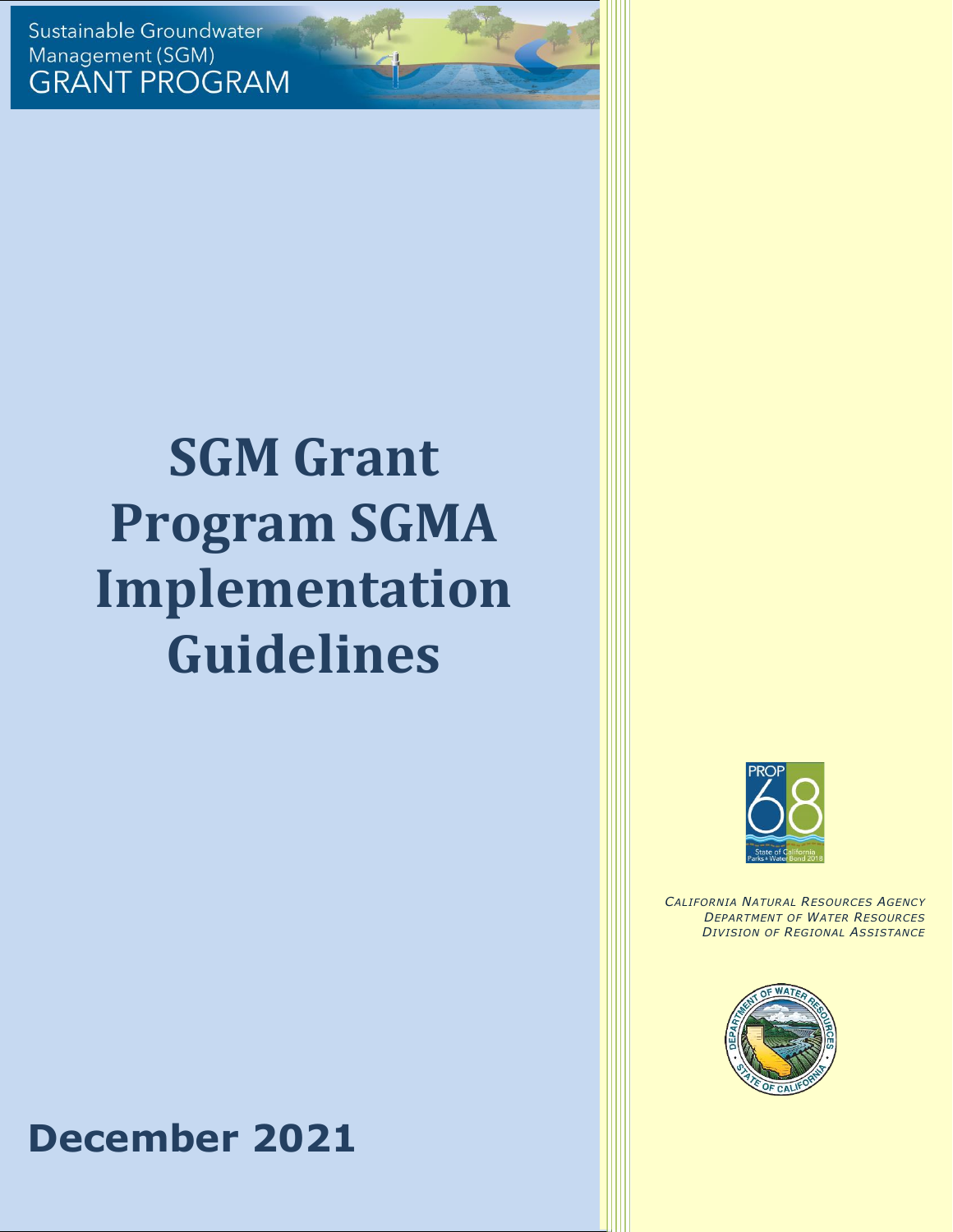*This page is left blank intentionally.*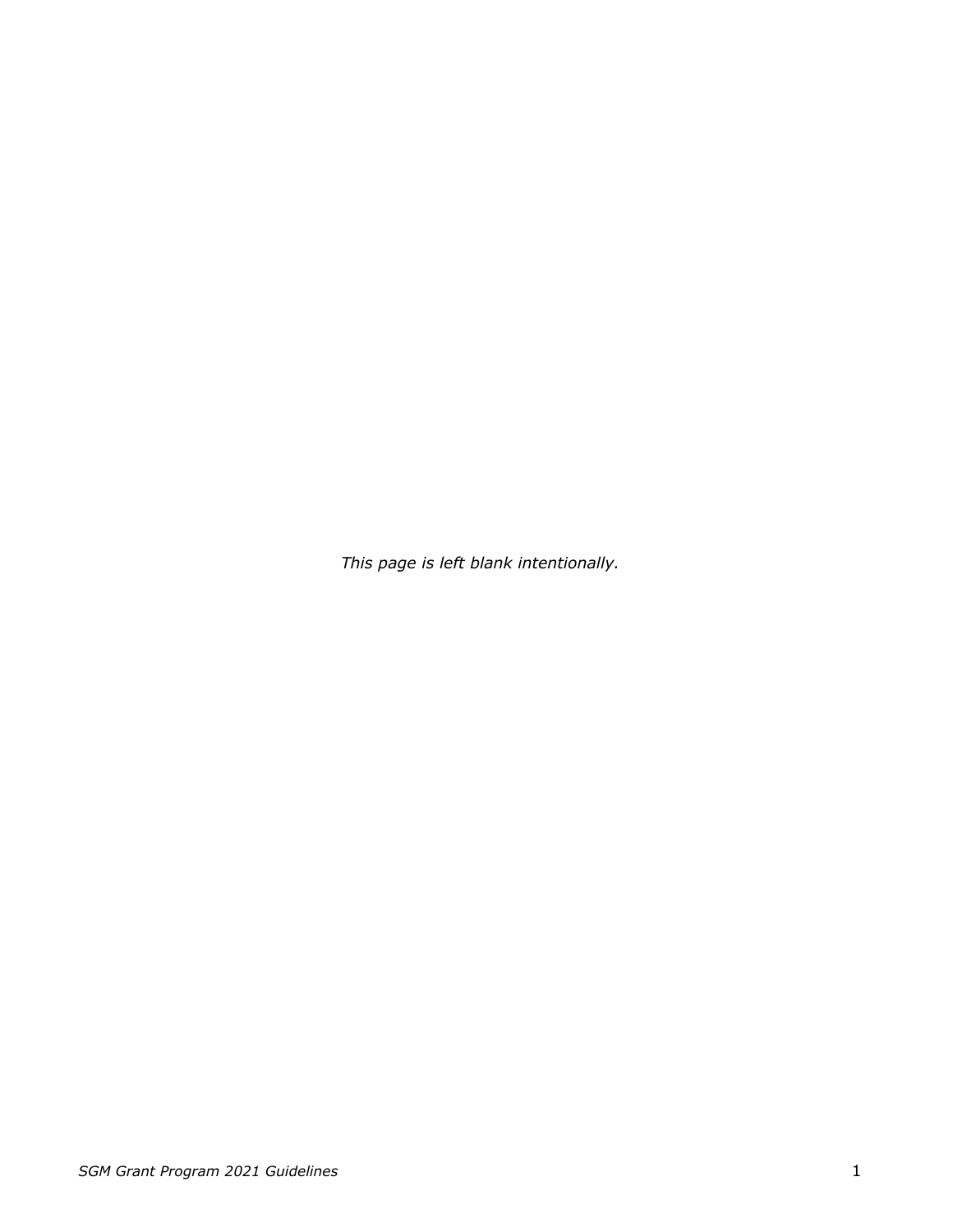## **FOREWORD**

This document contains the California Department of Water Resources' (DWRs) Sustainable Groundwater Management (SGM) Grant Program Guidelines for the Sustainable Groundwater Management Act (SGMA) Implementation (2021 Guidelines) funding. This document establishes the general process, procedures, and criteria that DWR will use to implement the SGMA Implementation – Planning and Projects grant solicitations funded by the California Drought, Water, Parks, Climate, Coastal Protection, and Outdoor Access For All Act of 2018 (Proposition 68) and the California Budget Act of 2021 (Stats. 2021, ch. 240, § 80) (2021 Budget Act). The SGMA Implementation grant solicitations will include planning activities for the development, revision, and/or update to a Groundwater Sustainability Plan (GSP) or Alternative to a GSP in addition to funding construction projects outlined within a GSP or Alternative to a GSP, or projects not previously outlined within a GSP or Alternative to a GSP but are consistent with the goals outlined within a GSP or Alternative to a GSP. This document applies to any funds provided by future budget acts and supersedes the SGM Grant Program 2019 Guidelines.

#### *GRANT PROGRAM WEBSITE*

DWR will use the SGM Grant Program website [\(https://water.ca.gov/sgmgrants\)](https://water.ca.gov/sgmgrants) as a communication tool for public notification of the status of the grant solicitations and other pertinent information. See Appendix A for other useful web links.

#### *E-MAIL LIST*

In addition to the above-referenced website, DWR will distribute information via e-mail. If you are not already on the SGM Grant Program e-mail contact list, please use the following link to be added to the list: [www.water.ca.gov/sgmgrants](https://water.ca.gov/Work-With-Us/Grants-And-Loans/Sustainable-Groundwater) and click the "Subscribe" button in the lower right of the webpage.

#### *CONTACT INFORMATION*

For questions about these Guidelines, please contact DWR's Financial Assistance Branch at (916) 902- 7131 or by e-mail at [SGWP@water.ca.gov.](mailto:SGWP@water.ca.gov)

For interested parties within an Underrepresented Community as defined in Appendix E who need technical assistance, please email [SGM\\_TA@water.ca.gov](mailto:SGM_TA@water.ca.gov) and DWR staff or our technical assistance provider(s) will respond to you within 24-48 hours.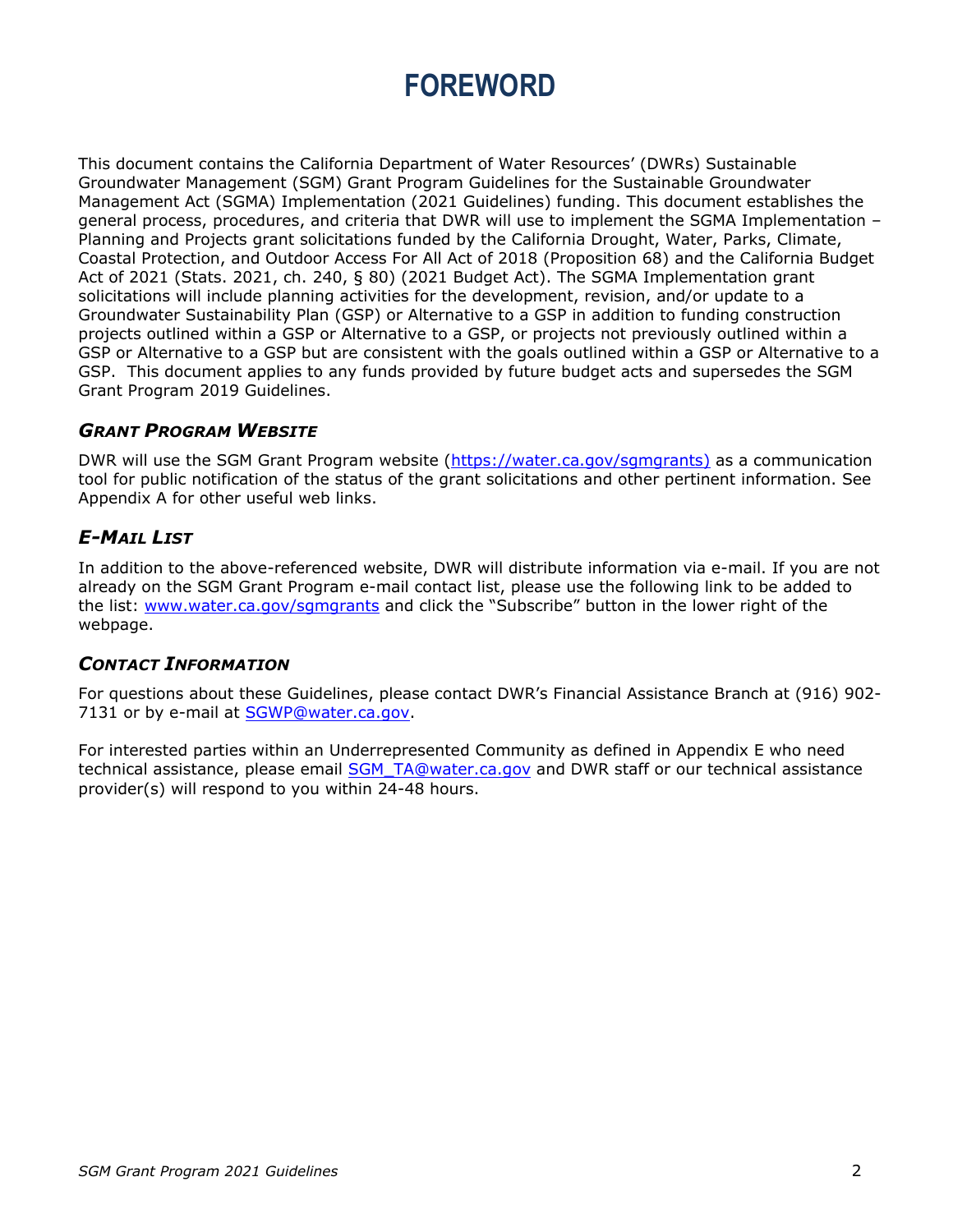### **TABLE OF CONTENTS**

| <b>TOPIC</b>   |                                                                                 | <b>PAGE#</b> |  |
|----------------|---------------------------------------------------------------------------------|--------------|--|
| $\mathbf{I}$ . |                                                                                 |              |  |
| Ш.             |                                                                                 |              |  |
|                | А.<br>В.<br>1.<br>2.                                                            |              |  |
| III.           |                                                                                 |              |  |
|                | А.<br>B.<br>C.                                                                  |              |  |
| IV.            |                                                                                 |              |  |
|                | А.<br>B.<br>C.<br>D.<br>Е.<br>F.<br>G.<br>Η.<br>Ι.<br>J.<br>К.                  |              |  |
| V.             |                                                                                 |              |  |
| VI.            |                                                                                 |              |  |
|                | А.<br>В.<br>C.<br>D.<br>Ε.<br>F.<br>G.                                          |              |  |
|                |                                                                                 |              |  |
|                |                                                                                 |              |  |
|                |                                                                                 |              |  |
|                | APPENDIX D DISADVANTAGED COMMUNITIES, AND SEVERELY DISADVANTAGED COMMUNITIES 23 |              |  |
|                |                                                                                 |              |  |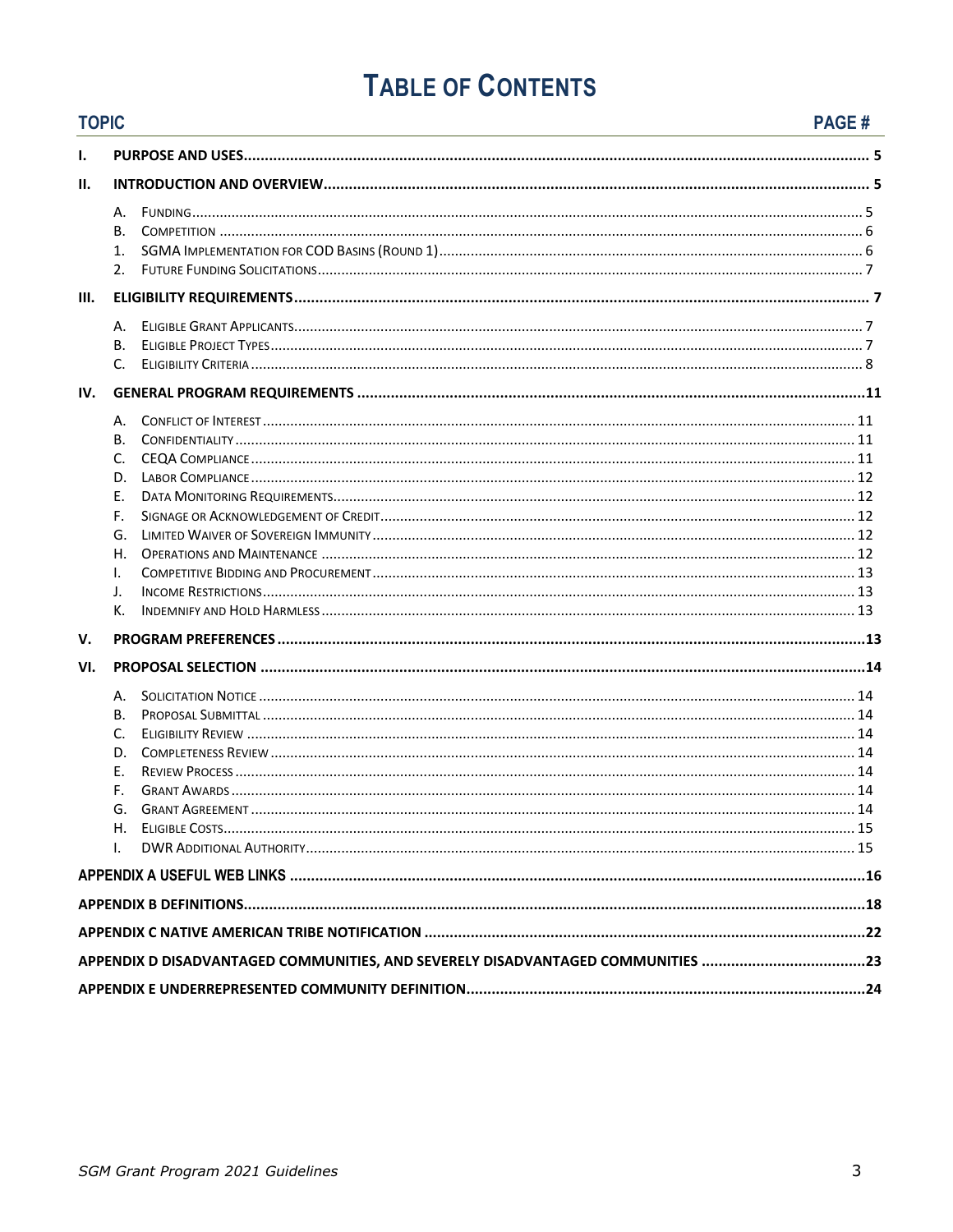## **ACRONYMS AND ABBREVIATIONS USED IN THESE GUIDELINES AND APPENDICES**

| <b>AB</b>     | Assembly Bill                                         |
|---------------|-------------------------------------------------------|
| <b>ACS</b>    | American Community Survey                             |
| <b>AWMP</b>   | Agricultural Water Management Plan                    |
| <b>CASGEM</b> | California Statewide Groundwater Elevation Monitoring |
| <b>CEDEN</b>  | California Environmental Data Exchange Network        |
| <b>CEQA</b>   | California Environmental Quality Act                  |
| <b>COD</b>    | <b>Critically Overdrafted Basins</b>                  |
| DA            | Disadvantaged Areas                                   |
| <b>DAC</b>    | Disadvantaged Community                               |
| <b>DWR</b>    | Department of Water Resources                         |
| <b>GAMA</b>   | Groundwater Ambient Monitoring and Assessment Program |
| <b>GIS</b>    | Geographic Information System                         |
| <b>GRanTS</b> | Grants Review and Tracking System                     |
| <b>GSA</b>    | Groundwater Sustainability Agency                     |
| <b>GSP</b>    | Groundwater Sustainability Plan                       |
| <b>GWMP</b>   | Groundwater Management Plan                           |
| <b>IRWM</b>   | <b>Integrated Regional Water Management</b>           |
| MHI           | Median Household Income                               |
| <b>NAHC</b>   | Native American Heritage Commission                   |
| <b>OPR</b>    | The Governor's Office of Planning and Research        |
| <b>PSP</b>    | Proposal Solicitation Package                         |
| <b>SB</b>     | Senate Bill                                           |
| <b>SDAC</b>   | Severely Disadvantaged Community                      |
| <b>SGM</b>    | Sustainable Groundwater Management                    |
| <b>SGMA</b>   | Sustainable Groundwater Management Act                |
| <b>SJV</b>    | San Joaquin Valley                                    |
| <b>SWRCB</b>  | State Water Resources Control Board                   |
| <b>SWRP</b>   | Stormwater Resources Plan                             |
| <b>TA</b>     | <b>Technical Assistance</b>                           |
| <b>UWMP</b>   | Urban Water Management Plan                           |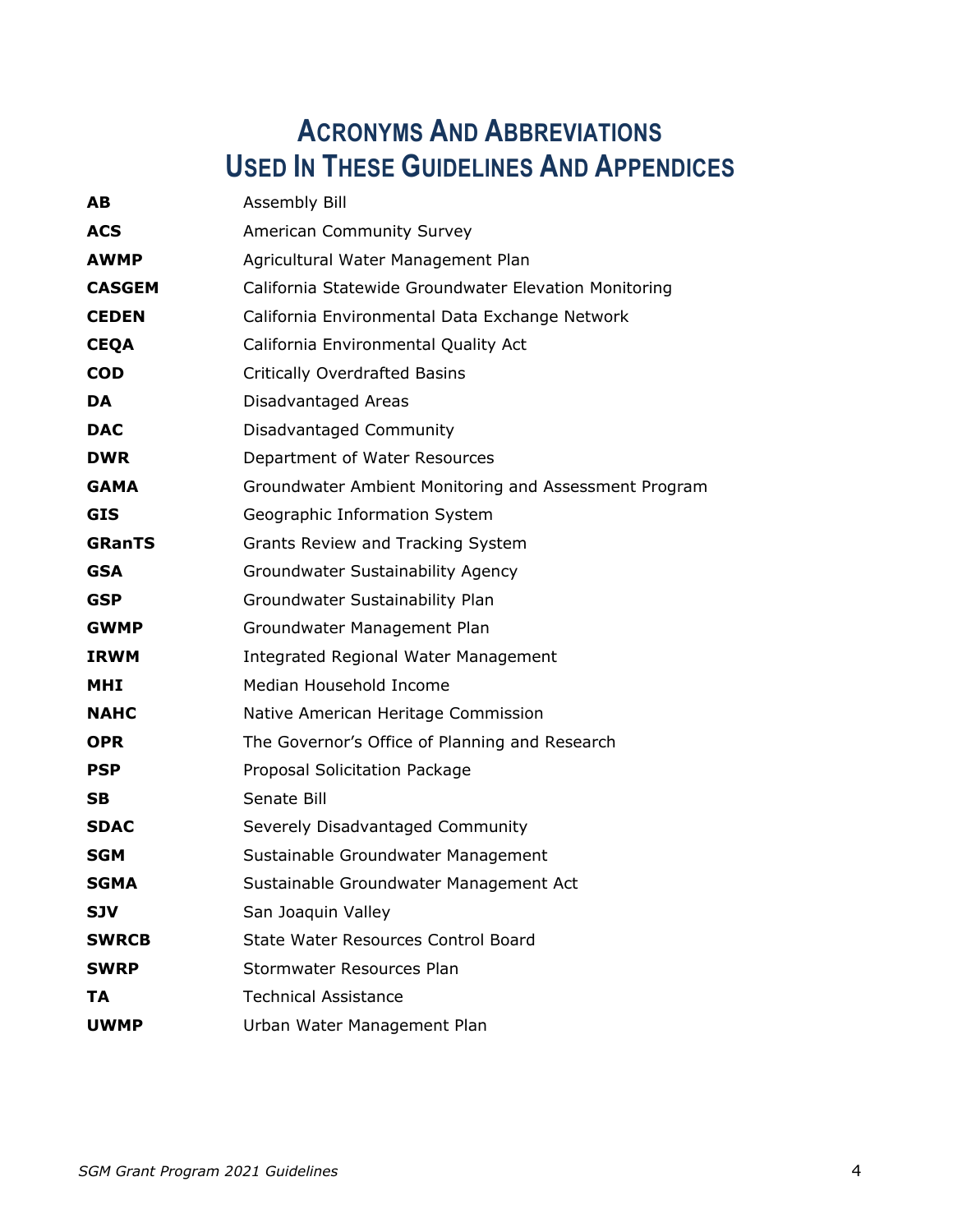## <span id="page-5-0"></span>**I. PURPOSE AND USES**

The 2021 Guidelines provide the process and general procedures that DWR will use to administer solicitations, submittal and review of grant applications, and award of grants funded by Proposition 68 and the 2021 Budget Act. These guidelines supersede the previously issued SGM Grant Program 2019 Grant Program Guidelines for purposes of upcoming solicitations. The Proposal Solicitation Package (PSP) will contain detailed information on how to apply for the grant solicitation(s). The PSP for specific grant solicitations can be downloaded from the DWR website listed in the Foreword.

Additional changes to the 2021 Guidelines may be necessary due to new legislation, changes in State water management policy, or the addition of General Funds identified in future budget acts. If additional changes are necessary, these guidelines will be amended and subject to a public review process per Public Resources Code section 80010(a)(1).

### <span id="page-5-1"></span>**II. INTRODUCTION AND OVERVIEW**

The SGM Grant Program SGMA Implementation – Planning and Projects grant solicitations are funded through Proposition 68 (Public Resources Code, § 80146 et seq.), and the 2021 Budget Act.

### <span id="page-5-2"></span>**A. Funding**

Proposition 68 amended the Public Resources Code to add, among other sections, section 80146 authorizing the Legislature to appropriate General Obligation Bond funds for competitive grants for projects that address drought and groundwater investments to achieve regional sustainability; for investments in groundwater recharge with surface water, stormwater, recycled water, and other conjunctive use projects; and projects to prevent or clean up contamination of groundwater that serves as a source of drinking water. After program delivery, bond issuance costs, and previous grant awards, approximately \$71.5 million is available for implementation grant awards.

The 2021 Budget Act provided \$180 million in general funds for SGMA projects and planning activities. After program delivery costs, \$114 million is available for implementation and planning grant awards. Additionally, as directed by the 2021 Budget Act, \$57 million out of the \$114 million will be made available for grant awards limited to the identified groundwater subbasins located within the San Joaquin Valley groundwater basin (SJV). According to DWR's most current Bulletin 118, there are 19 subbasins listed within the SJV, 11 of which are COD basins (identified as \* below). These subbasins are:

- San Joaquin Valley Kaweah\*
- San Joaquin Valley Westside\*
- San Joaquin Valley Modesto
- San Joaquin Valley Turlock
- San Joaquin Valley Pleasant Valley
- San Joaquin Valley White Wolf
- San Joaquin Valley Kettleman Plain
- San Joaquin Valley Cosumnes
- San Joaquin Valley Kern County\*
- San Joaquin Valley Tulare Lake<sup>\*</sup>
- San Joaquin Valley Tule\*
- San Joaquin Valley Chowchilla\*
- San Joaquin Valley Merced\*
- San Joaquin Valley Delta-Mendota\*
- San Joaquin Valley Tracy
- San Joaquin Valley Eastern San Joaquin\*
- San Joaquin Valley East Contra Costa
- San Joaquin Valley Kings\*
- San Joaquin Valley Madera\*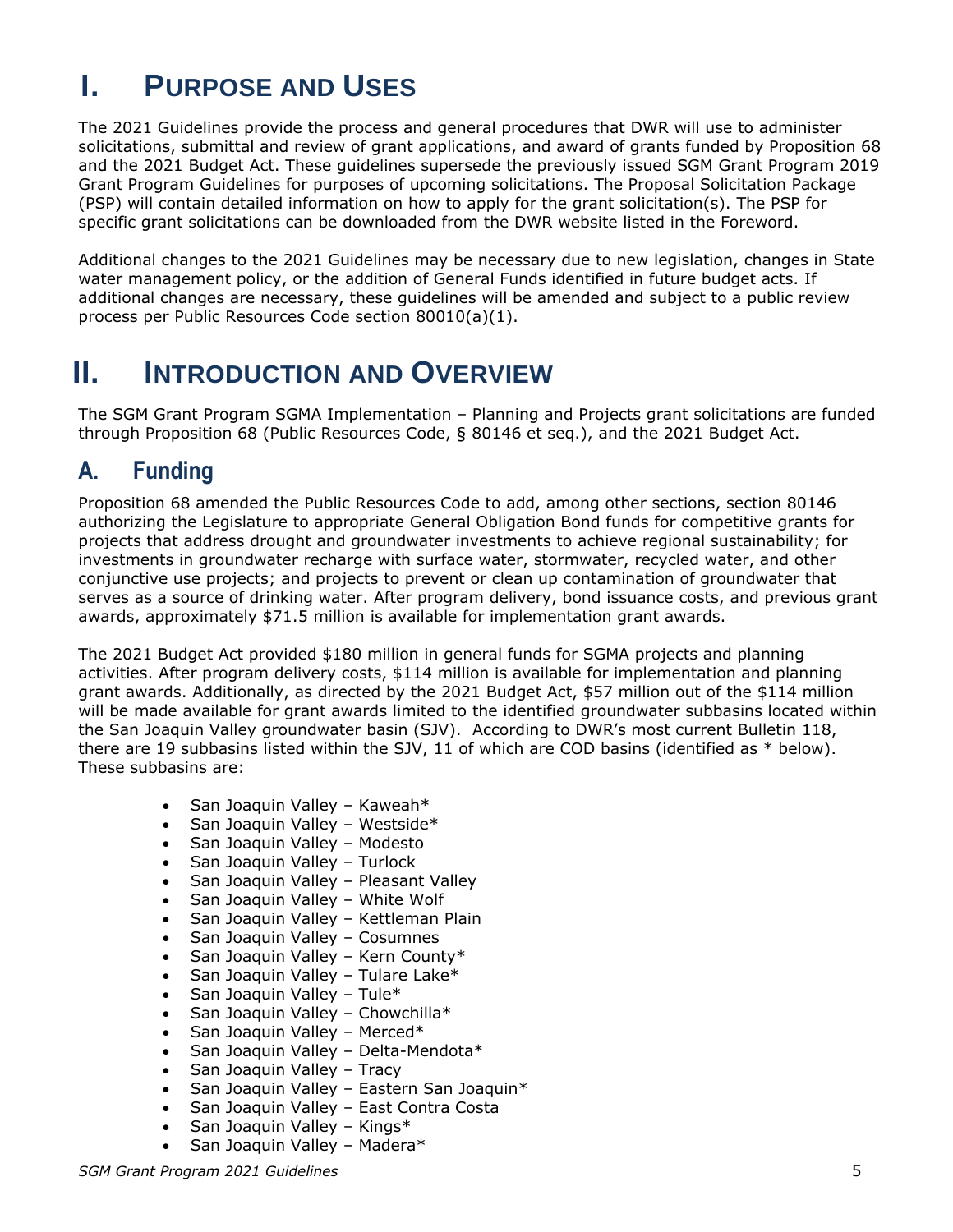Proposition 68 and the 2021 Budget Act funds will be solicited in a minimum of two rounds by basin priority as follows:

Round 1 – Critically Overdrafted (COD) basins: grant funds will be solicited before the future solicitation(s) is opened to non-COD basins. Round 1 consists of approximately \$152 million from the 2021 Budget Act (\$112 million from the General Fund and \$40 million from the SJV funds) where up to \$7.6 million is available for **COD basins only**.

Future Funding Rounds – will provide approximately \$202.5 million for medium and high priority basins (including COD basins). This funding is a combination of the remaining \$71.5 million in Proposition 68 Implementation funds, the remaining 2021 Budget Act funds not awarded in Round 1, the anticipated future allotment of \$114 million (subject to Legislature approval), and any future general funds appropriated for this Program.

DWR is reserving \$2 million of the available General Funds for a separate agreement to a technical assistance provider to address the needs, risks, and/or vulnerabilities of Underrepresented Communities as identified by the Technical Assistance (TA) Program. These projects must also be consistent with the TA program. Of this amount, a minimum of \$1 million must be used for technical assistance. More information can be located within the PSP.

Additional information on Proposition 68 can be found at the following website: [http://bondaccountability.resources.ca.gov/p68.aspx.](http://bondaccountability.resources.ca.gov/p68.aspx) Specific information on the amount of funding available for each solicitation and the types of eligible projects will be listed within the individual PSP.

Additional information on the 2021 Budget Act can be found at the following website: [https://leginfo.legislature.ca.gov/faces/billTextClient.xhtml?bill\\_id=202120220SB170.](https://leginfo.legislature.ca.gov/faces/billTextClient.xhtml?bill_id=202120220SB170) Specific information on the amount of funding available for each spending plan and the types of eligible projects will be listed within the individual PSP.

### <span id="page-6-1"></span><span id="page-6-0"></span>**B. Competition**

#### **1.** *SGMA Implementation for COD Basins (Round 1)*

Round 1 will provide approximately \$152 million for applicants located within the eligible COD basins according to the most current DWR Bulletin 118. The \$152 million will consist of the \$114 million in General Funds and \$40 million of the SJV funds where the specific funding source will depend on the types of projects included within the Spending Plans and where the basin is located. The \$152 million will be split to provide a maximum of \$7.6 million per eligible non-SJV COD basin and up to \$7.6 million per SJV COD basin. SJV COD basins are eligible to receive \$7.6 million per basin if, when combined together, the Spending Plans from all 11 SJV COD basins contain SJV-type projects (listed below) that equate to a minimum of the \$40 million available to award. The SJV-type projects include:

- Geophysical investigation(s) of groundwater basins to identify recharge potential (e.g., Aerial Electromagnetic Surveys);
- Early implementation of existing regional flood management plans that incorporate groundwater recharge (e.g., basin recharge using floodwater); or
- Projects that would complement efforts of a local GSP, that provide for floodplain expansion to benefit groundwater recharge or habitat (e.g., basin recharge using peak flows from a river, creek, or stream).

The SGM Grant Program staff will be outreaching to the COD basins for them to supply a Spending Plan for \$10 million based upon the eligibility requirements provided in Section III. One Spending Plan per eligible groundwater basin shall be submitted. If a Spending Plan is not received by the due date,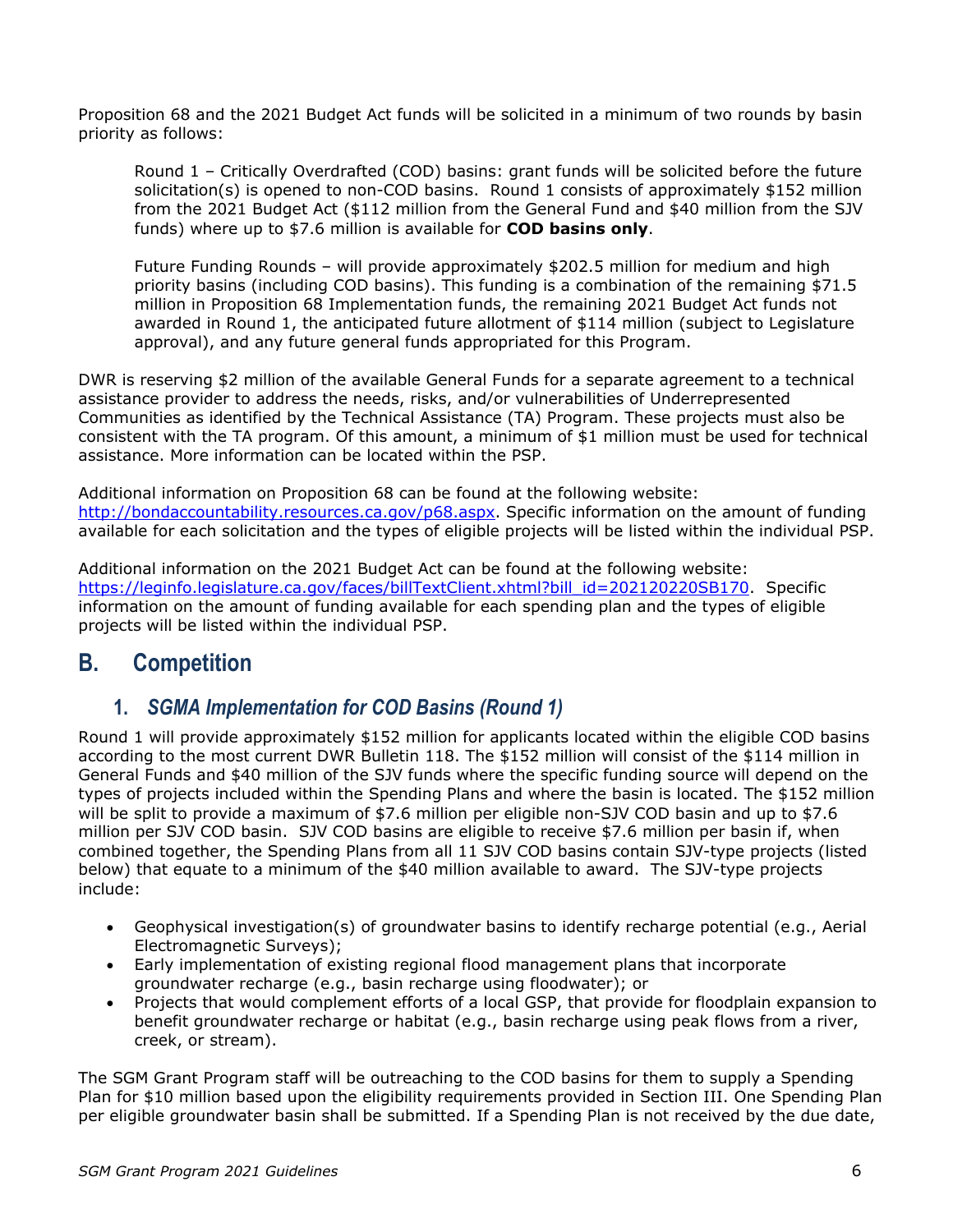<span id="page-7-0"></span>the funds will be forfeited and included in a future competitive grant solicitation, if available. Please see the SGMA Implementation PSP for more information on the Spending Plan.

#### **2.** *Future Funding Solicitations*

The remaining \$17 million in SJV funds, including any unawarded funds from Round 1, and approximately \$71.5 million in Proposition 68 funds will be added to the anticipated \$114 million in future appropriations to award grants on a competitive basis (Public Resources Code § 80146). Future funding solicitations are open to applicants located within medium and high priority basins (including COD basins). Of the \$71.5 million in Proposition 68 funds available, a minimum of \$15 million will be reserved for Projects that are located within and benefit a Severely Disadvantaged Community (SDAC). The proposals will be evaluated for eligibility, completeness, technical merit, and ranked by applying the scoring criterion outlined in the individual PSP(s). In addition, a minimum of \$35 million, or 30% (whichever is greater) of the General Funds will be reserved for Projects and/or Components that address the needs, risks, and/or vulnerabilities of Underrepresented Communities identified by the Underrepresented Communities Technical Assistance Program (TA Program). If more General Funds are provided than the \$114 million anticipated, more than one funding solicitation may occur.

### <span id="page-7-1"></span>**III. ELIGIBILITY REQUIREMENTS**

### <span id="page-7-2"></span>**A. Eligible Grant Applicants**

Eligible applicants for Round 1 are GSAs; member agencies of GSAs; an entity that represents a GSA(s) which can include public agencies, non-profit organizations, public utilities, Federally recognized Indian Tribes, State Indian Tribes listed on the Native American Heritage Commission's Tribal Consultation list, or mutual water companies; and agencies with an Alternative to a GSP that are located within eligible COD basins only.

Eligible applicants for future funding rounds are GSAs; member agencies of GSAs; an entity that represents a GSA(s) which can include public agencies, non-profit organizations, public utilities, Federally recognized Indian Tribes, State Indian Tribes listed on the Native American Heritage Commission's Tribal Consultation list, or mutual water companies; and agencies with an Alternative to a GSP that are located within eligible medium and high priority basins (including COD basins).

Specific information regarding eligibility is provided in the individual PSPs.

### <span id="page-7-3"></span>**B. Eligible Project Types**

Eligible project types for the SGMA Implementation grants must include one or more of the activities listed below. All projects must be consistent with the goals of the GSP or Alternative to a GSP. This includes projects that fill in known data gaps and comments received from DWR after review of a submitted GSP or Alternative to a GSP, if received. Detailed information is provided in the individual PSPs.

#### 2021 Budget Act: SGMA Implementation

The 2021 Budget Act provides \$171 million in General Funds for projects and planning activities related to the implementation of SGMA, which can include:

- Revisions, updates, and/or modifications of a GSPs;
- Revisions, updates, and/or modifications of an Alternative to a GSP; and/or
- Capital improvement activities as listed within a GSP or Alternative to a GSP.

In addition, \$57 million of the available funding for one or more of the following purposes:

• Geophysical investigations of groundwater basins to identify recharge potential (Aerial Electromagnetic (AEM) surveys);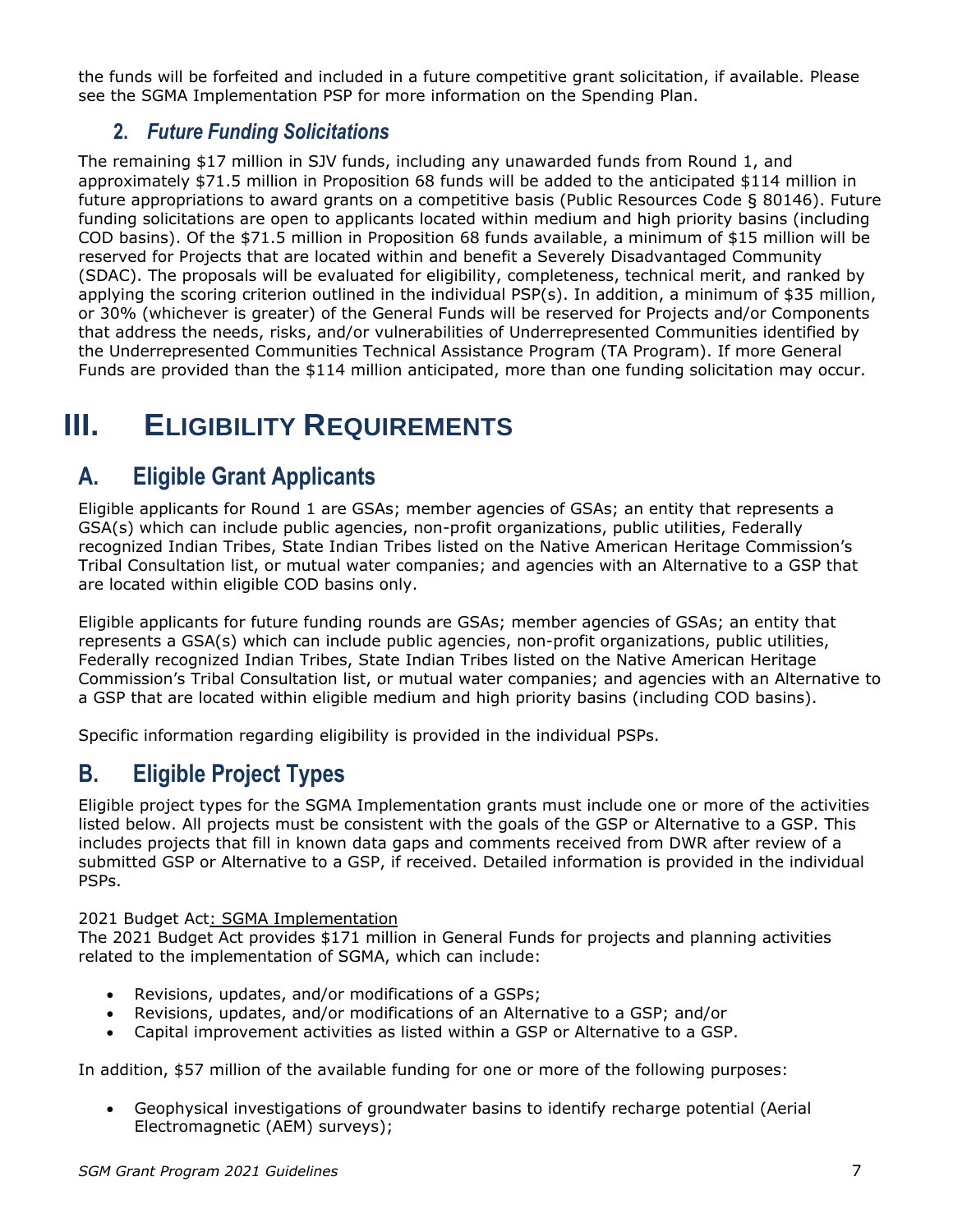- Early implementation of existing regional flood management plans that incorporate groundwater recharge (e.g., recharge basins incorporating flood or stormwater); or
- Projects that would complement efforts of a local GSP, that provide for floodplain expansion to benefit groundwater recharge or habitat (e.g., a recharge basin adjacent to a waterbody using peak flows for groundwater recharge).

#### Underrepresented Community Technical Assistance Program (TA Program)

The SGM Grant Program began a TA Program in late 2021 to identify Underrepresented Communities within medium and high priority basins, including COD basins, and determine the needs, risks, and vulnerabilities of the communities with relationship to the implementation of SGMA. Outreach and engagement began in late 2021 and a report of the findings will be finalized by fall 2022. The need of technical assistance within Underrepresented Communities far exceeds the current funding available for the TA Program. The SGM Grant Program will provide an additional \$2 million in General Funds to a technical assistance provider to continue this important work. A minimum of \$1 million must be used to fulfill technical assistance in communities identified by the TA Program and work shall be equitably distributed throughout all regions of the State to ensure all Underrepresented Communities have access to technical assistance that will address their needs, risks, and vulnerabilities with respect to the implementation of SGMA. The technical assistance provider will be encouraged to conduct a minimum of one community meeting in each of the basins that includes a representative of all GSA(s) and/or responsible entity within the basin. All findings or conclusions shall be reported to the local GSA(s) and/or responsible entity in a meeting that includes a representative from DWR. The goal of the TA Program is to foster strong working relationships and effective communications between the Underrepresented Communities and their local groundwater sustainability agency responsible for implementing SGMA to ensure that the community's needs, risks, and/or vulnerabilities will be properly identified and addressed in the GSP(s) or Alternative(s) to a GSP.

#### Proposition 68: Implementation

Activities and/or tasks that include the development of groundwater recharge projects with surface water, stormwater, recycled water, and other conjunctive use projects; and/or projects that prevent or clean up contamination of groundwater that serves as a source of drinking water (Public Resources Code § 80146(a)). Other eligible project types are projects and programs that support water supply reliability, water conservation, and water use efficiency and water banking, exchange, and reclamation.

### <span id="page-8-0"></span>**C. Eligibility Criteria**

Applicants must meet all relevant eligibility criteria listed below to be considered for funding. Additional eligibility criteria may be applicable to specific appropriations of funding. Such appropriation specific elements will be listed in the relevant PSP. Grantees must continue to meet these requirements throughout the term of their grant agreement, to continue receiving grant funds. A Grantee that fails to meet these requirements may result in a suspension of processing invoices until the eligibility criteria are met. DWR reserves the right to terminate a funding agreement where a Grantee does not meet the eligibility requirements outlined in the grant agreement.

- ❖ **Agricultural Water Management Plan (AWMP).** An agricultural water supplier shall adopt and submit an AWMP in accordance with the Agricultural Water Management Planning Act (Water Code § 10800 et seq.) to be eligible for SGM Grant Program funding. The 2015 AWMPs were due to DWR by December 31, 2015. For additional information regarding AWMP and to request technical assistance, please visit the Water Use and Efficiency website listed in Appendix A.
- ❖ **California Statewide Groundwater Elevation Monitoring (CASGEM) Compliance.** Water Code section 10920 et seq., establishes a groundwater monitoring program designed to monitor and report groundwater elevations in all or part of a basin or subbasin. Information on the requirements of the CASGEM Program can be found at the CASGEM link listed in Appendix A. DWR has established high, medium, low, and very low priority groundwater basins, as well as CASGEM monitoring entities. Water Code section 10927 identifies potential CASGEM monitoring entities. Applicants who match the list for potential CASGEM monitoring entities, and whose jurisdictional boundaries include high or medium priority basins with no CASGEM monitoring entity, will not be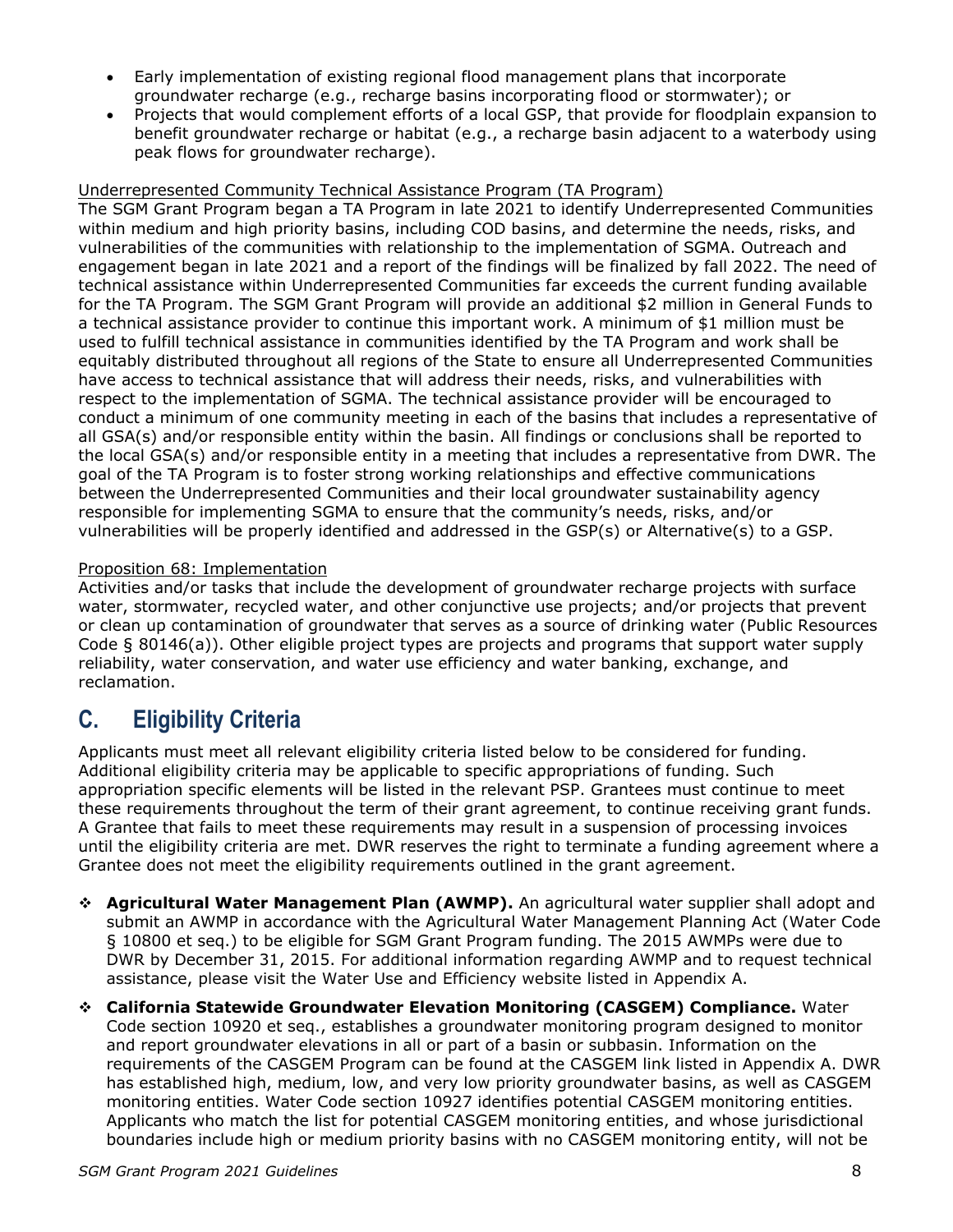eligible for a SGM Grant Program award pursuant to Water Code section 10933.7(a). Consistent with Water Code section 10933.7(b), if the entire service area of the grant applicant is demonstrated to be a DAC, as defined in Appendix B, the project will be considered eligible for grant funding notwithstanding CASGEM compliance. A Grantee that is a monitoring entity for the basin or subbasin must provide proof of data submittal twice a year to the assigned Grant Manager for the grant to maintain continuing eligibility.

Water Code section 10927 identifies GSAs as entities that may assume responsibility for the monitoring and reporting of groundwater elevations as required by section 10920 et seq. Following a GSAs submittal of a GSP, compliance with this section is required to continue through the monitoring and reporting of groundwater elevations as required by the GSA per the GSP regulations (Cal. Code Regs., tit. 23, § 350 et seq.), rather than the previously defined monitoring entity and the groundwater level data must be submitted through the SGMA Portal at SGMA Groundwater Management (SGMA) Portal - Department of Water Resources (https://water.ca.gov/programs/groundwater-management/groundwater-elevation-monitoring- casgem).

- ❖ **Climate Change.** Applicants seeking funding shall demonstrate that the applicant's project contributes to addressing the risks in the region to water supply and water infrastructure arising from climate change (Water Code § 79742(e)). To the extent practicable, applicants shall measure the amount of greenhouse gas emissions reduced and carbon sequestered resulting from the implementation project funded by the SGM Grant Program. (Public Resources Code § 80001(b)(7)).
- ❖ **Consistency with the Delta Plan.** For projects occurring, in whole or in part, within the Sacramento-San Joaquin Delta or Suisun Marsh, successful applicants shall engage in early consultation with the Delta Stewardship Council (Council) regarding the Council's regulatory policies that may be potentially applicable to the project and the consistency of the project with the Delta Plan. Any project that is determined to be a "covered action" within the meaning of the Sacramento-San Joaquin Delta Reform Act of 2009 (Delta Reform Act; Water Code, § 85000 et seq.), shall be subject to the filing with the Council of a "Certification of Consistency" that provides detailed findings regarding the project's consistency with the Delta Plan in accordance with the Delta Reform Act and the Council's regulatory policies.
- ❖ **Groundwater Management Compliance.** For groundwater implementation projects that directly affect groundwater levels or quality, the applicant must self-certify that one or more option below has been/is being satisfied. A local agency that does not prepare, adopt, and submit its Groundwater Management Plan (GWMP) in accordance with groundwater planning requirements established under Division 6 of the Water Code (Water Code § 10000 et seq.) is ineligible to apply for implementation grant funds until the plan is prepared and submitted in accordance with the requirements of Division 6 of the Water Code. The groundwater management plan requirement shall not apply to a water replenishment district formed pursuant to Water Code section 60000 et seq., or to a local agency that serves or has authority to manage an adjudicated groundwater basin (Water Code § 79742(b)).

The recent passage of the SGMA (Water Code § 10720 et seq.) changes grant eligibility related to groundwater management compliance. Various SGMA requirements become effective over time. Applicants will need to maintain continuing eligibility with the most current SGMA requirements as they come into effect. Applicants with groundwater projects must follow specific instructions contained in the solicitation PSPs on what to submit for groundwater management eligibility as SGMA is implemented.

 **SGMA** – SGMA (Water Code § 10720 et seq.) specifies actions for critically overdrafted groundwater basins, high and medium priority basins, and low and very low priority basins. Groundwater project proponents must demonstrate how their project is consistent with SGMA efforts in the basin. To be eligible to receive grant funds, applicants must be from a medium or high priority basin, including COD basins, with either: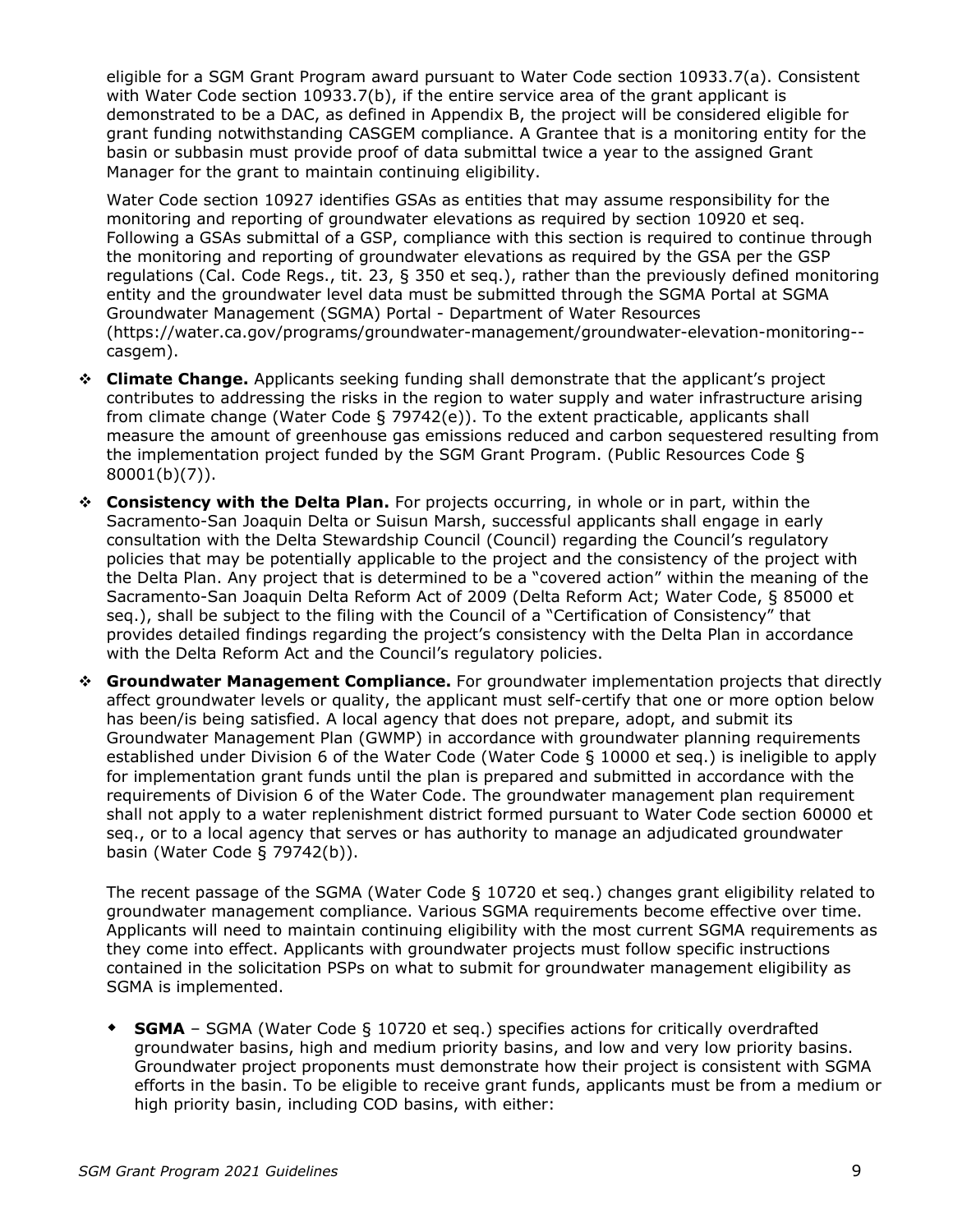- An adopted GSP that has been submitted to DWR for review and deemed complete by DWR,
- A draft GSP for those basins that had their basin prioritization changed in 2019 and the adopted GSP is not due to DWR until January 31, 2025;
- An Alternative to a GSP located in a basin that is/or has adjudicated after January 1, 2015; or
- An approved Alternative to a GSP.
- **GWMP Compliance** The applicant and the project proponent responsible, if different, must meet one of the following conditions (Water Code § 10753.7 (b)(1)):
	- Conform to the requirements of an adjudication of water rights in the subject groundwater basin.
	- For projects in a high or medium priority basin, as designated by DWR, a GWMP that complies with Water Code section 10753.7 must have been prepared, implemented, and adopted before January 1, 2015. If the GWMP was not adopted by January 1, 2015, then the project(s) is (are) not eligible to receive funding (Water Code  $\S$  10750.1 (a)). However, this does not apply to a plan submitted as an Alternative to a GSP pursuant to Water Code section 10733.6, unless DWR has not determined that the Alternative to a GSP satisfies the objectives of Water Code, Part 2.74 (commencing with § 10720) on or before January 31, 2020, or DWR later determines that the plan does not satisfy the objectives (Water Code § 10750.1(c)).
	- Participate or consent to be subject to a GWMP, basin-wide management plan, or other Integrated Regional Water Management (IRWM) Program or plan that meets the requirements of Water Code section 10753.7.
	- For projects located in low or very low priority groundwater basins, as designated by DWR, without an existing GWMP, the proposal must commit to adopting, within one-year of the grant application submittal date, a GWMP that meets the requirements of Water Code section 10753.7 or a GSP that meets the requirements of Water Code section 10727 et seq.
- ❖ **Open and Transparent Water Data.** Recipients of State funds through grants or contracts for research or projects relating to the improvement of water or ecological data shall, as a condition of the receipt of a grant or contract, adhere to the protocols developed pursuant to subdivision (a) for data sharing, transparency, documentation, and quality control (Water Code § 12406(b)).
- ❖ **Public Utilities and Mutual Water Companies.** A project(s) proposed by a public utility regulated by the Public Utilities Commission or a mutual water company shall have a clear and definite public purpose and shall benefit the customers of the water system and not the investors.
- ❖ **Stormwater Resource Plan (SWRP) Compliance.** Water Code section 10563(c) requires the development of a SWRP or functionally equivalent plan for stormwater and dry weather runoff capture projects to receive grant funds through these provisions. The requirement is waived for DACs with a population of 20,000 or less and that is not a co-permittee for a municipal separate stormwater system national pollutant discharge elimination system permit issued to a municipality with a population greater the 20,000. Please see Appendix B for the definitions of "stormwater" and "stormwater and dry weather capture".
- ❖ **Surface Water Diversion Reporting Compliance.** A diverter of surface water is not eligible for a water grant or loan awarded or administered by the State unless it complies with surface water diversion reporting requirements outlined in Part 5.1 (commencing with § 5100) of Division 2 of the Water Code.
- ❖ **Sustainable Water Use and Demand Reduction.** Water Code section 10608 et seq. conditions the receipt of a water management grant or loan for urban water suppliers on gallons per capita per day reduction targets with the end goal of a 20% reduction by 2020.
- ❖ **Urban Water Management Plan (UWMP).** An urban water supplier shall adopt and submit an UWMP in accordance with the Urban Water Management Planning Act (Water Code § 10610 et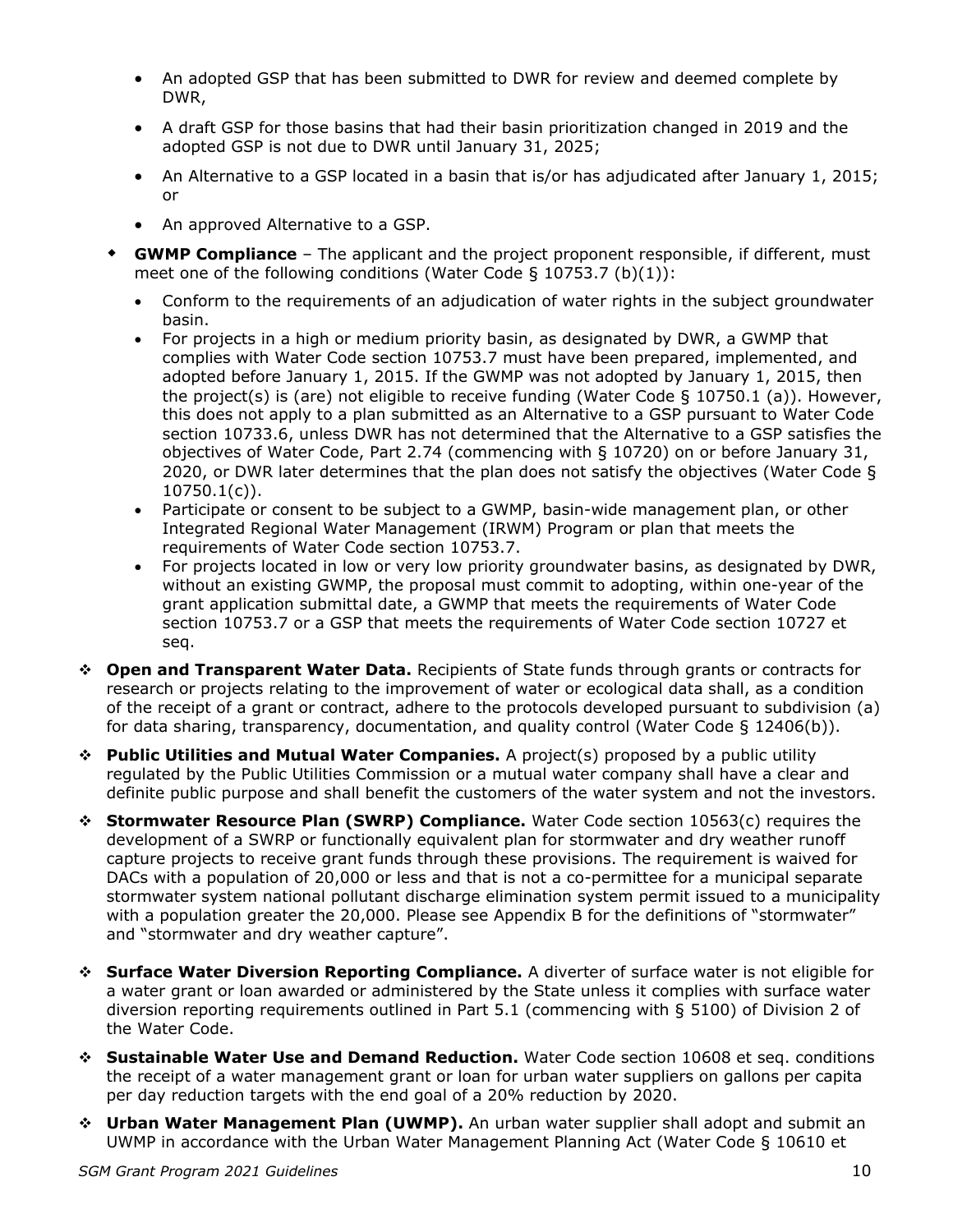seq.) to DWR to be eligible for SGM Grant Program funding. Eligible Urban Water Suppliers must have a 2015 UWMP that has been verified as complete by DWR before a grant agreement will be executed. The 2015 UWMPs were due to DWR by July 1, 2016. In addition, per Executive Order B29-15, urban water suppliers must provide the State Water Resources Control Board (SWRCB) with monthly information on water usage, conservation, and enforcement on a permanent basis.

❖ **Water Metering Compliance.** Any urban water supplier applying for State grant funds for wastewater treatment projects, water use efficiency projects, drinking water treatment projects, or for a permit for a new or expanded water supply, shall demonstrate that they meet the water meter requirements in Water Code § 525 et seq.

### <span id="page-11-0"></span>**IV. GENERAL PROGRAM REQUIREMENTS**

All applicants that are awarded a grant through the SGM Grant Program must comply with the following general program requirements. Before proceeding with the application process, applicants must consider their ability to comply with these requirements.

### <span id="page-11-1"></span>**A. Conflict of Interest**

All participants are subject to State and Federal conflict of interest laws. Failure to comply with these laws, including business and financial disclosure provisions, will result in the application being rejected and any subsequent grant agreement being declared void. Other legal action may also be taken. Before applying, applicants are urged to seek legal counsel regarding conflict of interest requirements. Applicable statues include, but are not limited to, Government Code section 1090 and Public Resources Code sections 10410 and 10411.

### <span id="page-11-2"></span>**B. Confidentiality**

Any privacy rights, as well as other confidentiality protections afforded by law with respect to the application package, will be waived once the proposal has been submitted to DWR. The locations of all funded projects, including the locations of management measures or practices implemented, must be reported to DWR and will be available to the public. Project information may be shared to the public through internet-accessible databases, search engines, and websites. DWR uses Global Positioning System coordinates for project and sampling locations.

Water Code section 12415 (b)(1) requires data related to reservoir operations, groundwater use, groundwater levels, urban water use, and land use to be integrated into a Statewide water data platform. Once approved for funding, all water data related to a grant funded project will be submitted to the developed water data platform and subject to public release.

### <span id="page-11-3"></span>**C. CEQA Compliance**

All activities funded pursuant to the SGM Grant Program must comply with the California Environmental Quality Act (CEQA) (Pub. Resources Code, § 21000 et seq.). Any work that is subject to CEQA and funded under a grant agreement shall not proceed until documents that satisfy the CEQA process are received by DWR, and DWR has completed its CEQA compliance. Alternatively, the grantee shall notify DWR if they believe their activities will not be considered a project under CEQA, or that their activities qualify for a CEQA exemption. DWR must ensure the adequacy of the CEQA documents before it can provide funding; therefore, early coordination between the lead agency and DWR during the preparation of the CEQA documents will help expedite DWR's review and approval process.

If CEQA compliance by the grantee or lead agency is not complete at the time a funding agreement is executed by the parties, once DWR has considered the environmental documents, it may decide to require changes, alterations, or other mitigation to the project; or to not fund the project. Should the State decide to not fund the project, the funding agreement shall be terminated. Any work subject to CEQA that proceeds prior to DWR's review and approval process being completed, will not be reimbursed and the amount will be reduced from the award amount.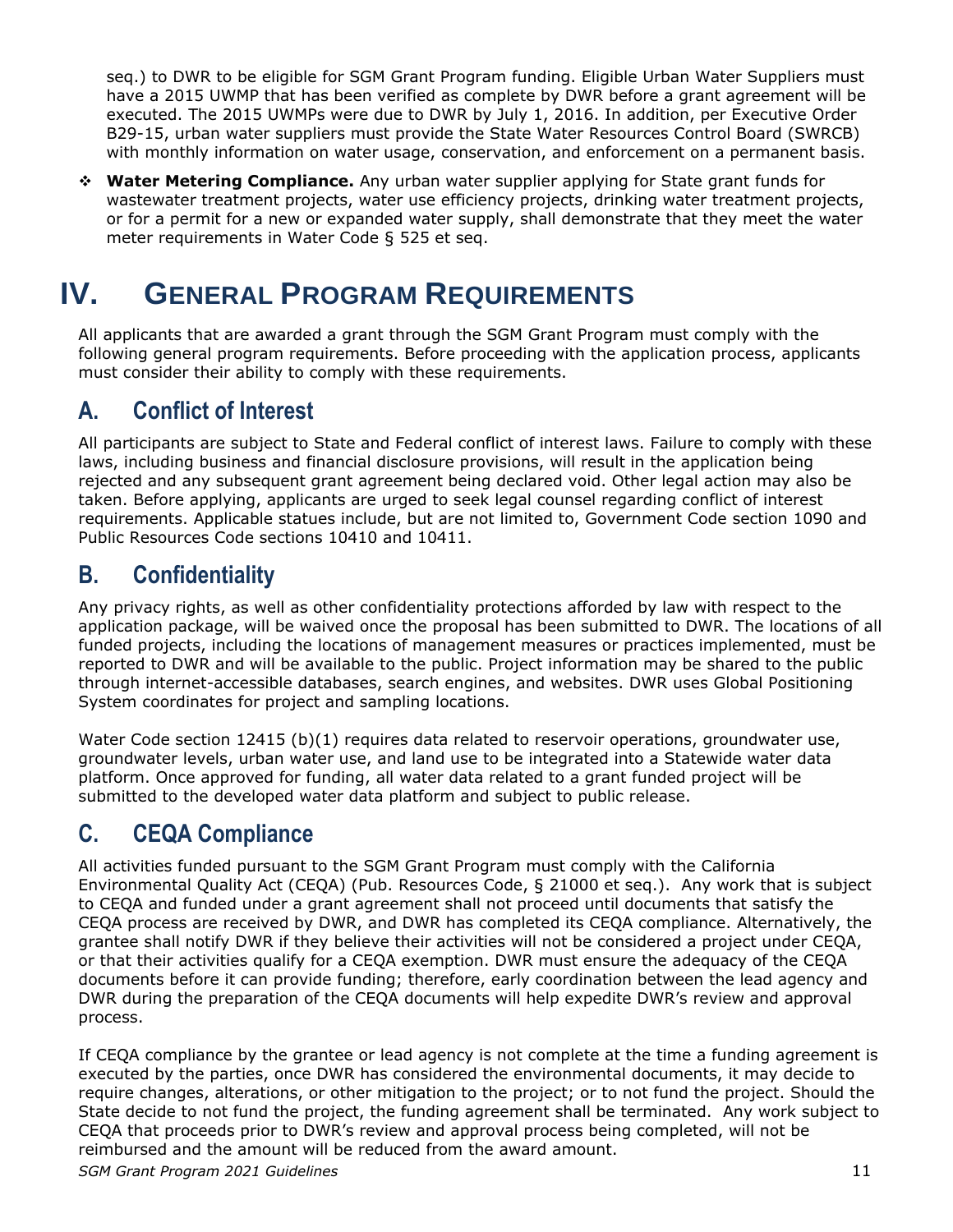Public Resources Code § 21080.3.1 requires the CEQA lead agency to consider project effects on Tribal cultural resources and to conduct consultation with California Native American Tribes. [Appendix](#page-21-0)  C contains additional information on Tribe Notification.

### <span id="page-12-0"></span>**D. Labor Compliance**

As part of the grant agreement, the grantee shall agree to be bound by all the provisions of the Labor Code regarding prevailing wages, and shall monitor all contracts subject to reimbursement from the funding agreement to assure that the prevailing wage provisions of the Labor Code are being met. Current Department of Industrial Relations (DIR) requirements may be found at:

http://www.dir.ca.gov/lcp.asp. Before submitting an application, applicants are urged to consult with their legal counsel regarding Labor Code compliance. DWR will not advise applicants on Labor Code compliance. For more information, please refer to DIR's Public Works Manual at:

http://www.dir.ca.gov/dlse/PWManualCombined.pdf. The funding recipient will also affirm that it is aware of the provisions of Section 3700 of the Labor Code, which requires every employer to be insured against liability for workers' compensation or to undertake self-insurance.

### <span id="page-12-1"></span>**E. Data Monitoring Requirements**

Projects that collect surface or groundwater water quality monitoring data shall collect and report the data in a manner consistent with the SWRCB database, the California Environmental Data Exchange Network (CEDEN). See [Appendix A](#page-15-2) for web links to CEDEN. See Appendix B for the definition of water quality.

If a project's work plan contains groundwater water quality monitoring, groundwater quality monitoring data shall be submitted to the State for inclusion in the SWRCB's Groundwater Ambient Monitoring and Assessment (GAMA) Program. Information on the GAMA Program can be obtained at the website listed in Appendix A. Projects that collect watershed monitoring data shall collect and report the data in a manner consistent with the Department of Conservation's Statewide watershed monitoring program (Water Code § 79704).

### <span id="page-12-2"></span>**F. Signage or Acknowledgement of Credit**

To the extent practicable, a project supported by public funds made available through this Program will include signage or other relevant forms of acknowledgement informing the public that the project received funds from the State. Additional information will be provided by the assigned DWR Grant Manager, if awarded.

### <span id="page-12-3"></span>**G. Limited Waiver of Sovereign Immunity**

DWR acknowledges federally recognized Tribes are protected by the doctrine of sovereign immunity. Further, DWR acknowledges that there are several types of Tribal land ownership, such as the following:

- Land that is owned by or subject to an ownership of possessory interest of the Tribe;
- Land that is "Indian Lands" of the Tribe, as that term is defined by 25 United States Code, § 81(a)(1); or
- Land that is owned by a Tribal entity, or Tribe, within the external border of such Indian lands.

If a Tribe is awarded grant funding, DWR will consult with the Tribe on a government to government basis prior to the execution of a grant agreement.

### <span id="page-12-4"></span>**H. Operations and Maintenance**

The Grantee shall maintain and operate the facility and structures constructed or improved as part of the project throughout the useful life of the project, consistent with the purposes for which this grant was made. The Grantee assumes all operations and maintenance costs of the facilities and structures; DWR shall not be liable for any cost of such maintenance, management, or operation. Operation costs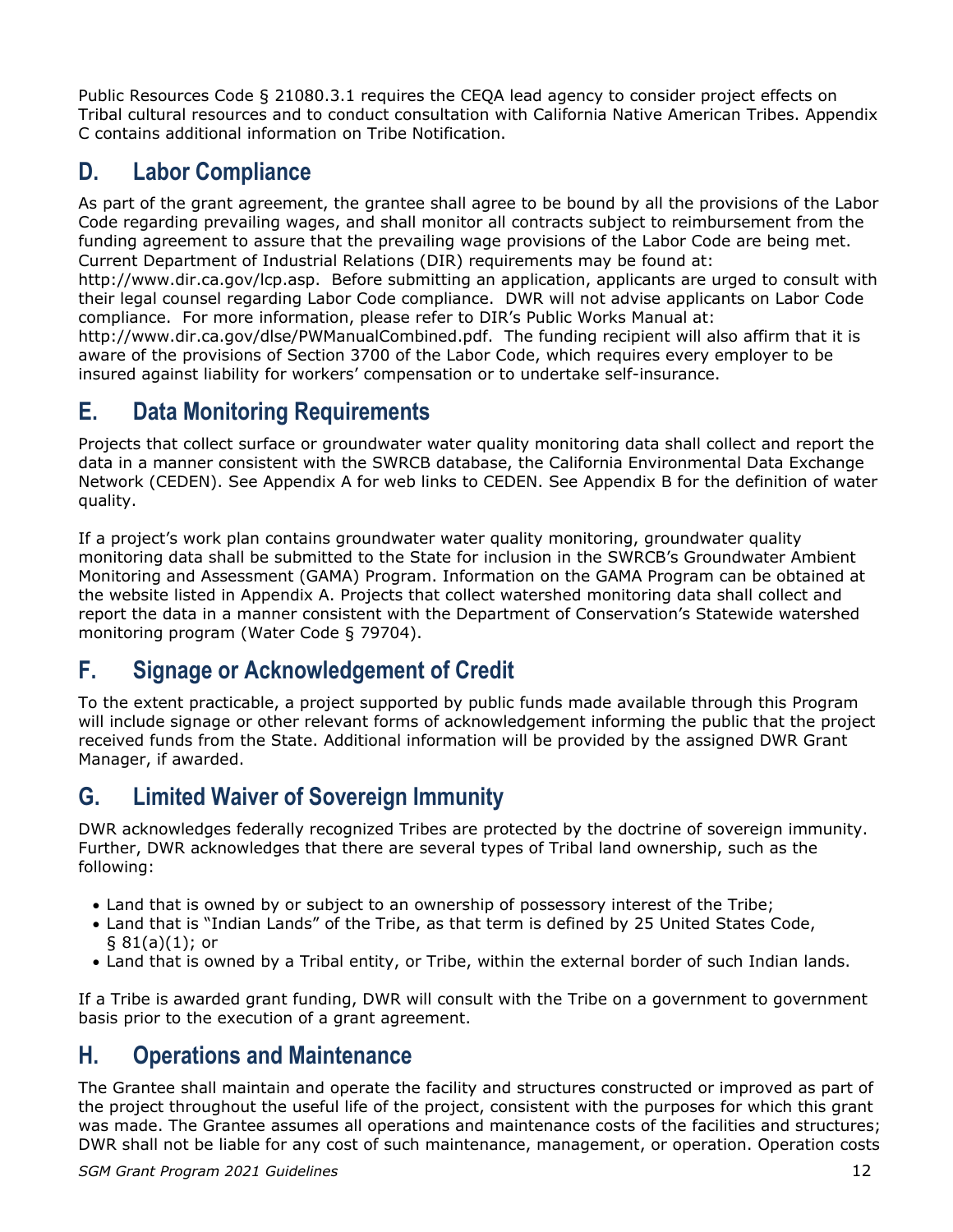include direct costs incurred for material and labor needed for operations, utilities, insurance, and similar expenses. Maintenance costs include ordinary repairs and replacements of a recurring nature necessary to prolong the life of capital assets and basic structures, and the expenditure of funds necessary to replace or reconstruct capital assets or basic structures.

### <span id="page-13-0"></span>**I. Competitive Bidding and Procurement**

A Grantee's contracts with other entities for the acquisition of goods and services and construction of public works with funds provided by the State must be in writing and shall comply with all applicable laws and regulations regarding the securing of competitive bids and undertaking competitive negotiations. If a Grantee does not have a written policy to award contracts through a competitive bidding or sole source process, the Department of General Services' State Contracting Manual rules must be followed and are available at: [https://www.dgs.ca.gov/OLS/Resources/Page-Content/Office](https://www.dgs.ca.gov/OLS/Resources/Page-Content/Office-of-Legal-Services-Resources-List-Folder/State-Contracting)[of-Legal-Services-Resources-List-Folder/State-Contracting.](https://www.dgs.ca.gov/OLS/Resources/Page-Content/Office-of-Legal-Services-Resources-List-Folder/State-Contracting) Applicants with questions regarding competitive bidding requirements should be directed to their counsel. DWR will not advise applicants on competitive bidding requirements.

### <span id="page-13-1"></span>**J. Income Restrictions**

Any grant funds received, or any capital asset acquired or constructed in any part with grant funds, may not be used to generate income of any kind. The funding recipient shall agree that any refunds, rebates, credits, or other amounts (including any interest) accruing to or received by the funding recipient pursuant to this Program shall be paid by the funding recipient to the State, to the extent that they are properly allocable to costs for which the funding recipient has been paid or reimbursed by the State pursuant to a funding agreement.

### <span id="page-13-2"></span>**K. Indemnify and Hold Harmless**

As part of the grant agreement, grantees shall indemnify and hold harmless the State, its officers, agents, and employees from any and all liability from any claims and damages (including inverse condemnation) arising from the planning, design, construction, repair, replacement, rehabilitation, maintenance, and operation of the project, and any breach of the grant agreement.

## <span id="page-13-3"></span>**V. PROGRAM PREFERENCES**

Proposition 68 (Public Resources Code § 80000 et seq.) identifies various priorities or considerations that shall be given to proposals (see Appendix B for definition of proposal, proposed project, and project), and are listed below. The SGM Grant Program has funding preferences in addition to Proposition 68 and are also provided below. Proposition 68 priorities and the SGM Grant Program preferences are referred to collectively as the "Program Preferences."

DWR staff will evaluate each application to ensure that the proposal or Spending Plan, when applicable, takes into consideration the Program Preferences. The individual PSPs will identify how these Program Preferences may be used as a component of the scoring criteria, where applicable. Refer to the individual PSP for additional information.

- ❖ For both the 2021 Budget Act and Proposition 68 Funding
	- ➢ Preference will be given to projects that leverage private, federal, or local funding or produce the greatest public benefits that address the most critical statewide needs (Public Resources Code § 80001(b)(2)).
	- $\triangleright$  Preference will be given to projects that directly benefit SDAC(s).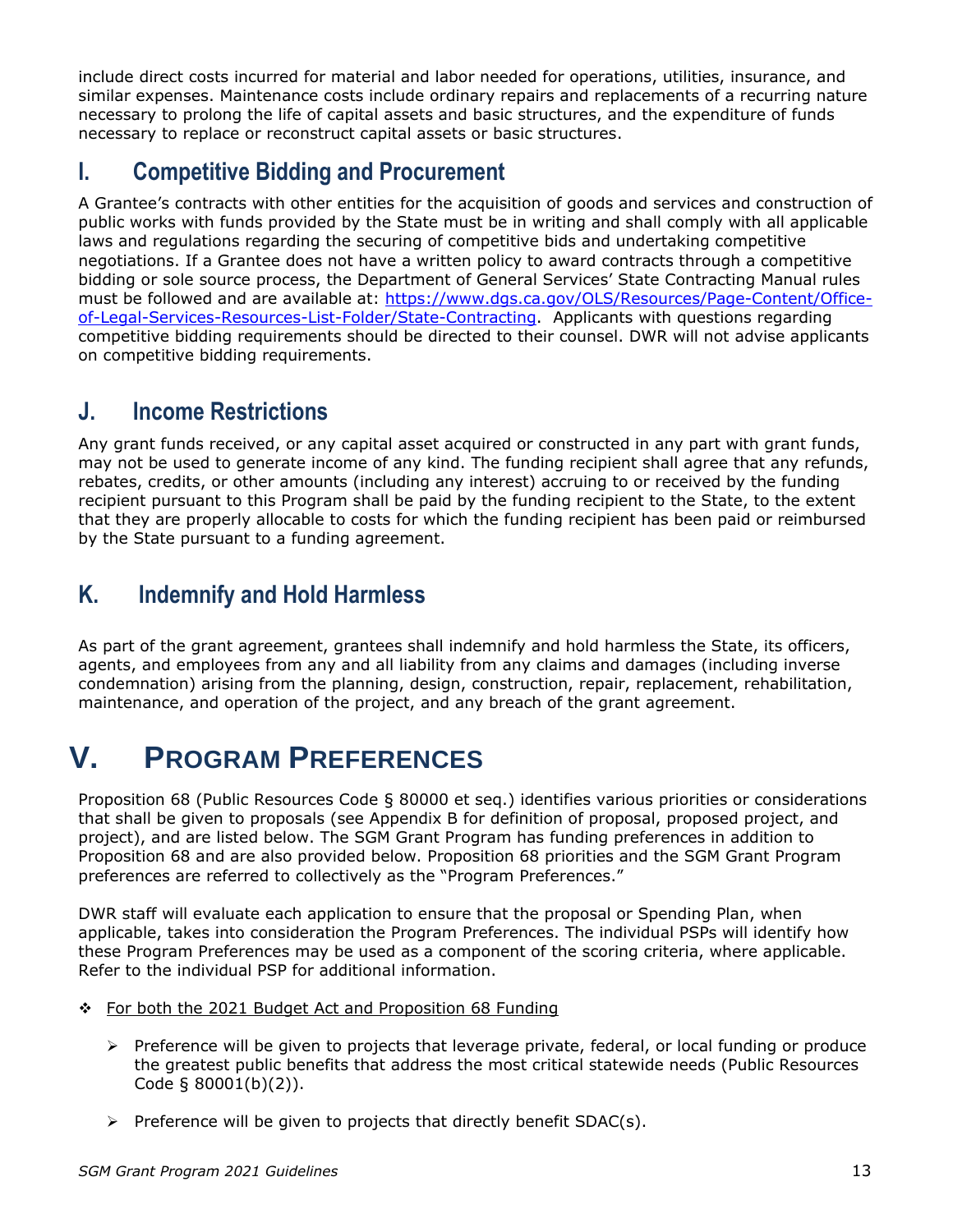#### ❖ Proposition 68 Implementation

- ➢ Preference will be given to projects that include one or more of the following components:
	- Efficient use and conservation of water supplies (Public Resources Code § 80010(a)(2)).
	- Use of recycled water (Public Resources Code § 80010(a)(2)).
	- The capture of stormwater to reduce stormwater runoff, reduce water pollution, or recharge groundwater supplies, or a combination thereof (Public Resources Code § 80010(a)(2)).
	- Water efficiencies, stormwater capture for infiltration or reuse, or carbon sequestration (Public Resources Code § 80018).

### <span id="page-14-0"></span>**VI. PROPOSAL SELECTION**

### <span id="page-14-1"></span>**A. Solicitation Notice**

DWR will solicit grant proposals with or after the release of respective final PSPs.

The PSPs provide detailed instructions on how to submit proposals and Spending Plans and specific information on solicitation process. The PSPs will be made available on the DWR website listed in the Foreword. A solicitation notice will be e-mailed to all interested parties on the SGM Grant Program mailing list and posted on the website listed in the Foreword.

### <span id="page-14-2"></span>**B. Proposal Submittal**

Grant application processes will utilize electronic submittals. For Round 1, the Spending Plans must be submitted to the SGM Grant Program email: [SGWP@water.ca.gov.](mailto:SGWP@water.ca.gov) For future funding rounds, submission of applications will be through DWR's Grant Review and Tracking System (GRanTS), or another electronic submittal tool. The PSPs for any given solicitation will contain specific instructions and links.

### <span id="page-14-3"></span>**C. Eligibility Review**

Applications will be evaluated for compliance with the Eligibility Criteria, Section III.C. **Applications that are determined to be ineligible will not be reviewed or considered for funding.**

### <span id="page-14-4"></span>**D. Completeness Review**

<span id="page-14-5"></span>Each eligible application will be evaluated for completeness in accordance with the PSPs.

### **E. Review Process**

The appropriate review process will be described in each PSP.

### <span id="page-14-6"></span>**F. Grant Awards**

Based on the proposal evaluations and the recommended draft funding list, the DWR Director will approve a final funding list and the associated funding commitments. Following approval by the Director, the selected grant recipients will receive an award notification letter officially notifying them of their selection, the grant amount, the local cost share required, and other pertinent conditions.

### <span id="page-14-7"></span>**G. Grant Agreement**

Following the grant award, DWR will execute a grant agreement with the grant recipient. Grant agreements are not executed until signed by the authorized representative of the grant recipient and DWR. Grant recipients will need to provide a resolution from their governing board accepting the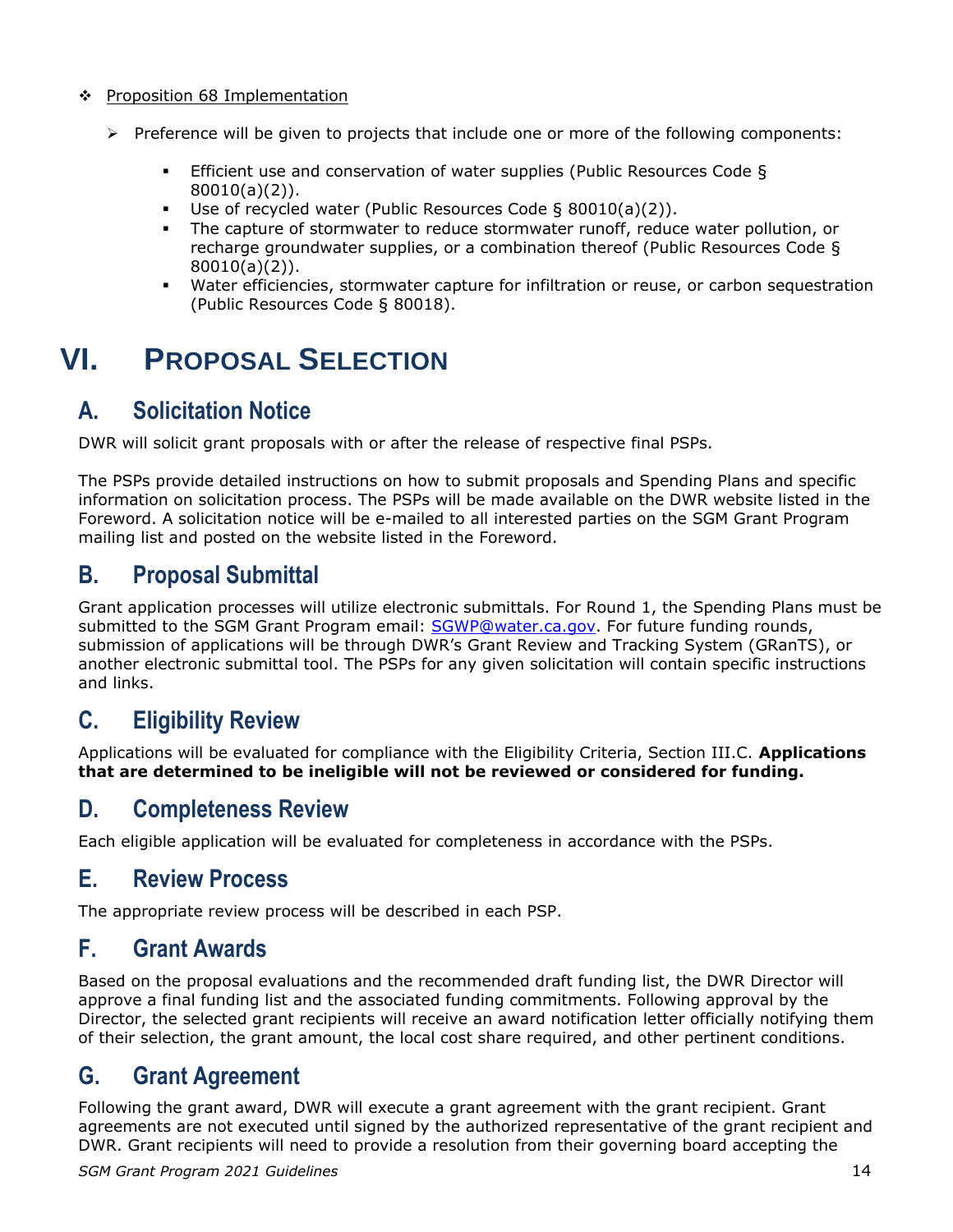funds and designating a representative authorized to execute the contract and sign requests for disbursement (i.e., invoices).

A template for the agreement will be posted on the SGM Grant Program website. It is **HIGHLY recommended** that applicants review the grant agreement template prior to submission of their proposal. If applicants are not able to abide by the terms and conditions contained therein, applicants should **NOT** submit a proposal. The agreement template also outlines invoicing and reporting requirements.

### <span id="page-15-0"></span>**H. Eligible Costs**

For costs to be eligible for reimbursement, the costs must be consistent with the "reimbursable costs" definition contained in Appendix B and must be incurred after the approval date of the 2021 Guidelines and PSP and prior to the termination of the grant agreement. **Advanced funds will not be provided to Grantees**.

### <span id="page-15-1"></span>**I. DWR Additional Authority**

<span id="page-15-2"></span>Funds may become available from projects which are withdrawn or completed under budget. DWR has the authority to withdraw grant funds from Grantees that are non-responsive. The Financial Assistance Branch Manager within the Division of Regional Assistance at DWR shall have the authority to utilize these funds toward potential projects that applied during the funding solicitation and were not awarded, or for augmenting the scope and budget of grants previously awarded that were not awarded the maximum grant amount. Additional activities and tasks funded under existing grants will be subject to the Guidelines and individual PSPs and must complement or further the goals of the existing grant.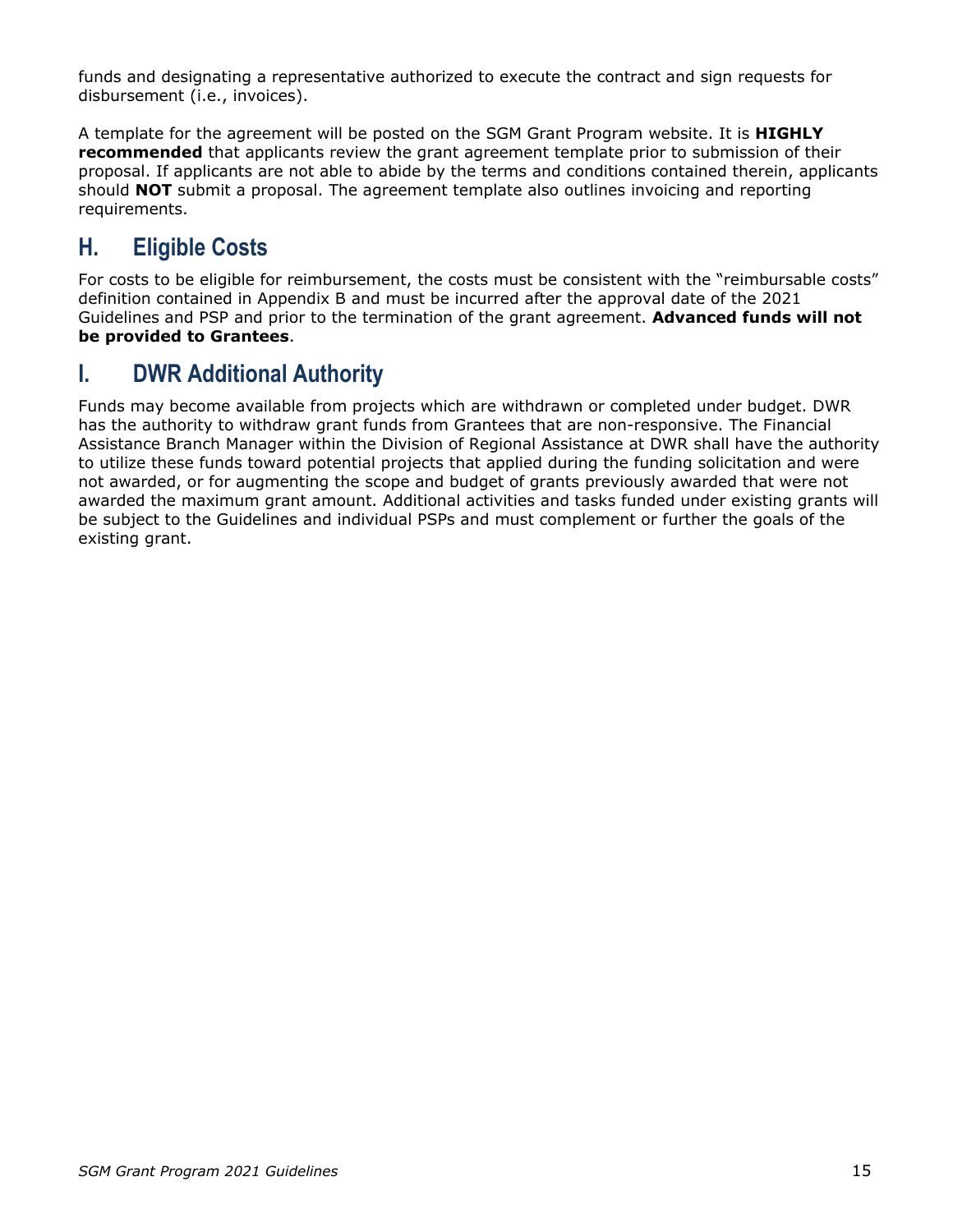### **APPENDIX A USEFUL WEB LINKS**

#### <span id="page-16-0"></span>**DWR**

Homepage: <http://www.water.ca.gov/> SGM Grant Program: <https://water.ca.gov/sgmgrants> 2016 IRWM Plan Update Status; Plan Standards Review Tool:

#### **SWRCB**

Homepage: [http://www.waterboards.ca.gov](http://www.waterboards.ca.gov/)

CEDEN: <http://www.ceden.org/>

#### **Regional Water Quality Control Plans (Basin Plans)**

#### **CEQA**

Financial Assistance Programs: <https://water.ca.gov/Work-With-Us/Grants-And-Loans>

DAC and EDA Mapping Tools and Data: https://water.ca.gov/Work-With-Us/Grants-And-Loans/Mapping-Tools

[https://water.ca.gov/Work-With-Us/Grants-And-Loans/IRWM-Grant-](https://water.ca.gov/Work-With-Us/Grants-And-Loans/IRWM-Grant-Programs/Plan-Review-Process)[Programs/Plan-Review-Process](https://water.ca.gov/Work-With-Us/Grants-And-Loans/IRWM-Grant-Programs/Plan-Review-Process)

Water Metering Self-Certification Form: https://water.ca.gov/-/media/DWR-Website/Web-Pages/Work-With-Us/Grants-And-Loans/IRWM-Grants/Files/IRWM-Grant-Program-Resources/Forms/wateruseprojectcert\_a.pdf

California Water Plan: <https://water.ca.gov/Programs/California-Water-Plan>

Water Use and Efficiency Branch: <https://water.ca.gov/Programs/Water-Use-And-Efficiency>

Urban Water Management Plans: [https://water.ca.gov/Programs/Water-Use-And-Efficiency/Urban-Water-Use-](https://water.ca.gov/Programs/Water-Use-And-Efficiency/Urban-Water-Use-Efficiency/Urban-Water-Management-Plans)[Efficiency/Urban-Water-Management-Plans](https://water.ca.gov/Programs/Water-Use-And-Efficiency/Urban-Water-Use-Efficiency/Urban-Water-Management-Plans)

Agricultural Water Management Plans: [https://water.ca.gov/Programs/Water-Use-And-Efficiency/Agricultural-](https://water.ca.gov/Programs/Water-Use-And-Efficiency/Agricultural-Water-Use-Efficiency)[Water-Use-Efficiency](https://water.ca.gov/Programs/Water-Use-And-Efficiency/Agricultural-Water-Use-Efficiency)

General Groundwater Management: <https://water.ca.gov/Programs/Groundwater-Management>

Economic Modeling and Analysis Tools: [https://water.ca.gov/Library/Modeling-and-Analysis/Statewide-models-and](https://water.ca.gov/Library/Modeling-and-Analysis/Statewide-models-and-tools/Economic-Modeling-and-Analysis-Tools)[tools/Economic-Modeling-and-Analysis-Tools](https://water.ca.gov/Library/Modeling-and-Analysis/Statewide-models-and-tools/Economic-Modeling-and-Analysis-Tools)

Climate Change Website: <https://water.ca.gov/Programs/All-Programs/Climate-Change-Program>

SGMA website: [https://water.ca.gov/Programs/Groundwater-Management/SGMA-](https://water.ca.gov/Programs/Groundwater-Management/SGMA-Groundwater-Management)[Groundwater-Management](https://water.ca.gov/Programs/Groundwater-Management/SGMA-Groundwater-Management)

Stormwater Resource Plan Guidance: [http://www.waterboards.ca.gov/water\\_issues/programs/grants\\_loans/swgp](http://www.waterboards.ca.gov/water_issues/programs/grants_loans/swgp/docs/prop1/swrp_finalguidelines_dec2015.pdf) [/docs/prop1/swrp\\_finalguidelines\\_dec2015.pdf](http://www.waterboards.ca.gov/water_issues/programs/grants_loans/swgp/docs/prop1/swrp_finalguidelines_dec2015.pdf) 

Impaired Water Bodies: [https://www.waterboards.ca.gov/rwqcb5/water\\_issues/tmdl/impaired\\_wate](https://www.waterboards.ca.gov/rwqcb5/water_issues/tmdl/impaired_waters_list/) [rs\\_list/](https://www.waterboards.ca.gov/rwqcb5/water_issues/tmdl/impaired_waters_list/)

GAMA: <http://www.swrcb.ca.gov/gama>

All Regions: [https://www.waterboards.ca.gov/plans\\_policies/](https://www.waterboards.ca.gov/plans_policies/)

California State Clearinghouse Handbook: [http://opr.ca.gov/docs/SCH\\_Handbook\\_2012.pdf](http://opr.ca.gov/docs/SCH_Handbook_2012.pdf)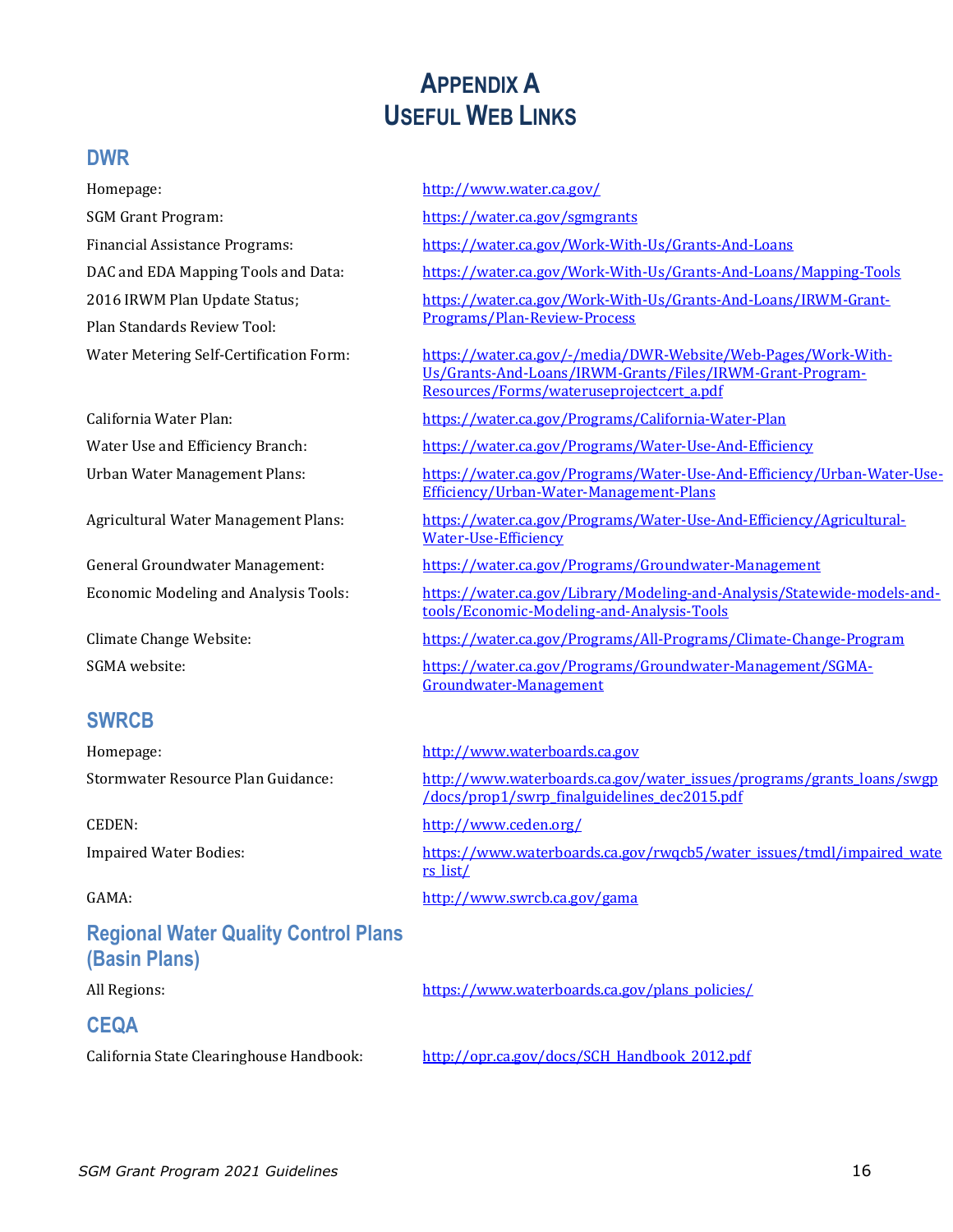### **Climate Change Information**

| DWR Accessory Climate Change Guidance for<br>IRWM:                | https://water.ca.gov/-/media/DWR-Website/Web-Pages/Programs/All-<br>Programs/Climate-Change-Program/Files/IRWM-Climate-Change-<br><b>Accessory-Guidance.pdf</b> |
|-------------------------------------------------------------------|-----------------------------------------------------------------------------------------------------------------------------------------------------------------|
| California Climate Change Portal:                                 | http://www.climatechange.ca.gov/                                                                                                                                |
| AB 32 Scoping Plan:                                               | http://www.arb.ca.gov/cc/scopingplan/scopingplan.htm                                                                                                            |
| Safeguarding California: Reducing Climate<br>Risk:                | http://resources.ca.gov/climate/safeguarding/                                                                                                                   |
| California Climate Adaptation Planning Guide:                     | http://resources.ca.gov/climate/safeguarding/local-action/                                                                                                      |
| Sea Level Rise Guidance:                                          | http://www.opc.ca.gov/webmaster/ftp/pdf/agenda_items/20180314/Item<br>3 Exhibit-A OPC SLR Guidance-rd3.pdf                                                      |
| Cal-Adapt:                                                        | http://cal-adapt.org/                                                                                                                                           |
| <b>Department of Industrial Relations</b>                         |                                                                                                                                                                 |
| Labor Compliance Programs:                                        | http://www.dir.ca.gov/lcp.asp                                                                                                                                   |
| Department of Industrial Relations Public<br><b>Works Manual:</b> | http://www.dir.ca.gov/dlse/PWManualCombined.pdf                                                                                                                 |
| <b>Tribal Consultation</b>                                        |                                                                                                                                                                 |
| <b>STATE</b>                                                      |                                                                                                                                                                 |
| California Native American Heritage<br>Commission:                | http://www.nahc.ca.gov/                                                                                                                                         |
| Governor's Tribal Advisor Office:                                 | http://tribalgovtaffairs.ca.gov/                                                                                                                                |
| Office of Planning and Research Tribal & CEQA<br>Resources:       | http://opr.ca.gov/cega/updates/ab-52/                                                                                                                           |
| TRIBAL                                                            |                                                                                                                                                                 |

Rincon Band of Luiseño Indians Consultation Ordinance:

#### FEDERAL

U.S. Fish & Wildlife Service Tribal Consultation Handbook:

#### **U.S. Census Bureau**

Homepage: [http://www.census.gov](http://www.census.gov/) American Community Survey: <http://www.census.gov/acs>

#### **DAC Reports and Studies**

#### **Sierra Nevada Conservancy**

Watershed Improvement Program:

Karuk Tribal Consultation Policy: [http://www.karuk.us/images/docs/hr-files/18-04-](http://www.karuk.us/images/docs/hr-files/18-04-05_consultation_policy_FINAL_clean.pdf) [05\\_consultation\\_policy\\_FINAL\\_clean.pdf](http://www.karuk.us/images/docs/hr-files/18-04-05_consultation_policy_FINAL_clean.pdf)

> [https://docs.wixstatic.com/ugd/db3091\\_ca0215dd0fe14939bf25c156c7354](https://docs.wixstatic.com/ugd/db3091_ca0215dd0fe14939bf25c156c7354fc2.pdf) [fc2.pdf](https://docs.wixstatic.com/ugd/db3091_ca0215dd0fe14939bf25c156c7354fc2.pdf)

> http://www.fws.gov/carlsbad/TribalRelations/Tribal Consultation Handbo [ok\\_2013.pdf](http://www.fws.gov/carlsbad/TribalRelations/Tribal_Consultation_Handbook_2013.pdf)

DAC Reports and Studies: [https://water.ca.gov/Work-With-Us/Grants-And-Loans/IRWM-Grant-](https://water.ca.gov/Work-With-Us/Grants-And-Loans/IRWM-Grant-Programs/Proposition-1/DAC-Involvement-Program)[Programs/Proposition-1/DAC-Involvement-Program](https://water.ca.gov/Work-With-Us/Grants-And-Loans/IRWM-Grant-Programs/Proposition-1/DAC-Involvement-Program)

(See "Related Publications")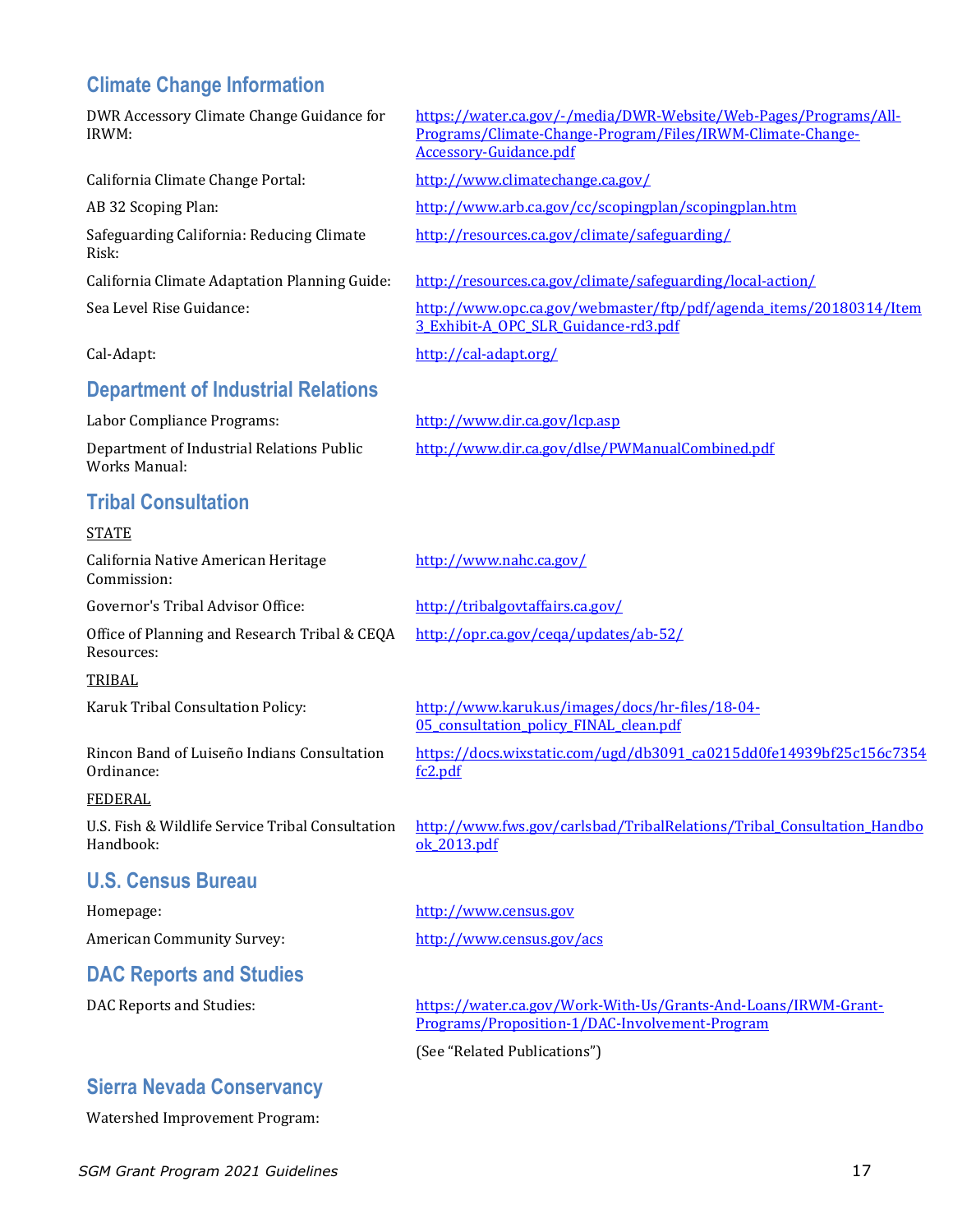### **APPENDIX B DEFINITIONS**

- <span id="page-18-0"></span>**Acquisition –** obtaining an interest in real property including easements, leases, water, water rights, or interest in water obtained for the purposes of instream flows and development rights.
- **Agricultural Water Supplier –** a water supplier, either publicly or privately owned, provided water to 10,000 or more irrigated acres, excluding the acreage that received recycled water; also include a supplier or contractor for water regardless of the basis of right that distributes or sells water for ultimate resale to customers (Water Code § 10608.12(a)).
- **Alternative to a GSP –** an alternative to a Groundwater Sustainability Plan described in Water Code section 10733.6 (§ 351 Definitions).
- **Applicant –** the entity that is formally submitting a grant application. This is the same entity that would enter into an agreement with the State should the grant application be funded.
- **Application –** the electronic submission to DWR that requests grant funding for a proposal that the applicant intends to implement.
- **Basin –** a groundwater basin or subbasin identified and defined in Bulletin 118 or modified pursuant to Chapter 3 (commencing at §10722 of the Water Code).
- **Benefits to Groundwater Recharge or Habitat –** Groundwater Recharge: any volume of surface water runoff, peak flow, and/or flood waters that are captured and used for infiltration to a groundwater basin for storage. Habitat: recharge and the creation or enhancement of habitat that is providing food, water, shelter, and/or breeding place for plants and animals living within it.
- **Bulletin 118 –** means "California's Groundwater: Bulletin 118" updated in 2003, as it may be subsequently update or revised in accordance with Water Code section 12924.
- **California Native American Tribe –** the term "state Indian tribes" means Indigenous Communities of California, which are on the contact list maintained by the Native American Heritage Commission, including those that are federally non-recognized and federally recognized, and those with allotment lands, regardless of whether they own those lands. Additionally, because some water bodies and Tribal boundaries cross State borders, this term may include Indigenous Communities in Oregon, Nevada, and Arizona that are impacted by water in California.
- **Capital Improvement Project –** a project(s) that helps maintain or improve an asset; often referred to as infrastructure; new construction, expansion, renovation, or replacement for/of an existing facility or facilities; the addition of a permanent structural change or the restoration of some aspect of a property that will either enhance the property's overall value, prolong its useful life, or adapt it to new uses. The useful life for state funded projects is a minimum of 15 years.
- **Component –** multiple components can collectively makeup a single proposal/project to achieve the proposed objective. For example, a proposed planning proposal/project could include components to 1) install a monitoring well for identifying data gaps; 2) install weather stations in a stream for identifying data gaps; and 3) completing development of a GSP, including data results from the previous components.
- **Disadvantaged Area –** refers to the collective group of disadvantaged communities.
- **Disadvantaged Community –** a community with an annual median household income that is less than 80% of the Statewide annual median household income (Public Resources Code § 80002(e)).
- **Federally Recognized Indian Tribes –** means a federally recognized Tribe is an American Indian or Alaska Native Tribal entity that is recognized as having a government-to-government relationship with the United States, with the responsibilities, powers, limitations, and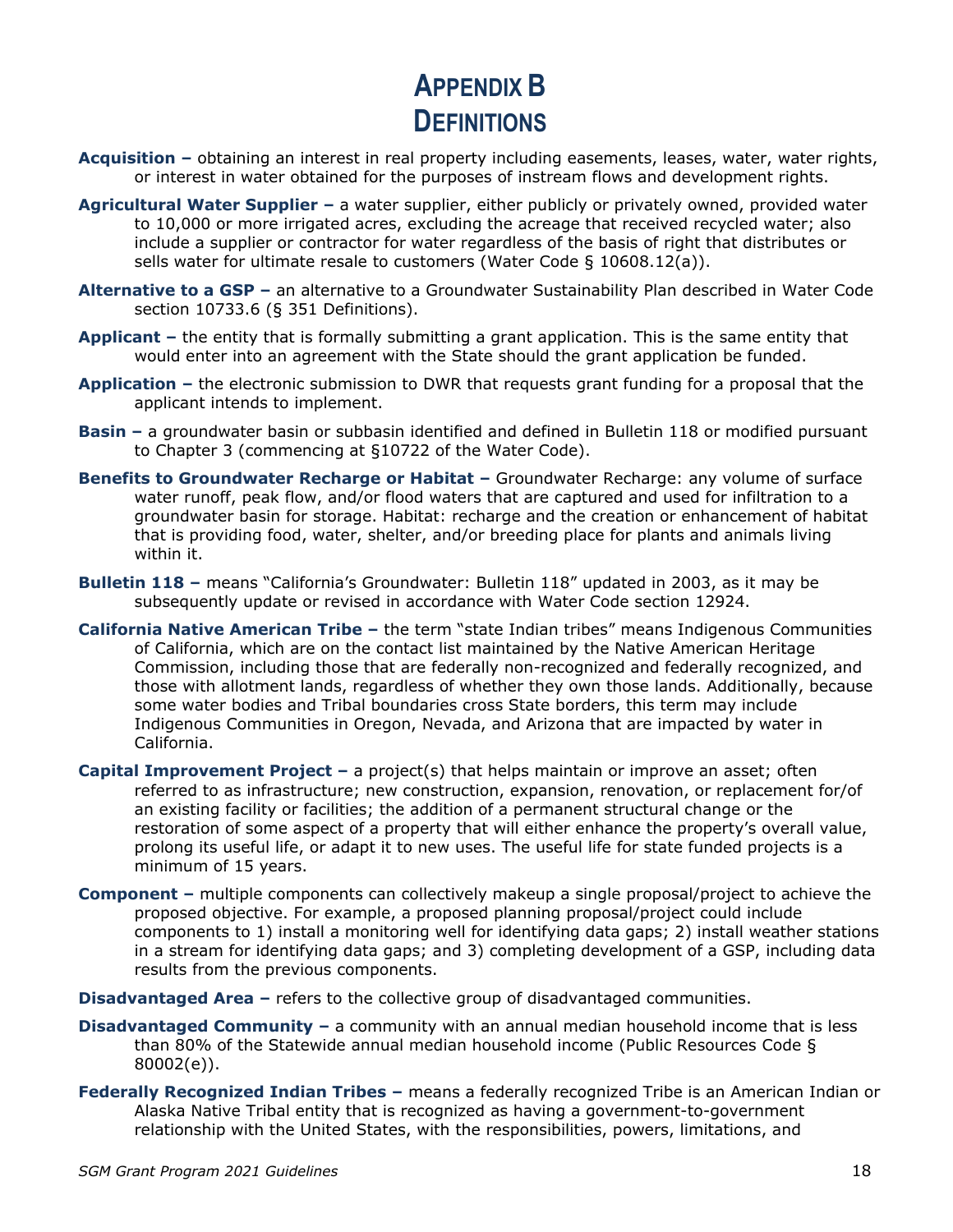obligations attached to that designation, and is eligible for funding and services from the Bureau of Indian Affairs (Bureau of Indian Affairs).

- **Floodplain –** Any land area subject to inundation by floodwaters from any source as a result of a 100-year (1 percent chance of exceedance in a given year) or 200-year (0.5 percent chance of exceedance in a given year) event, as determined by the Central Valley Flood Protection Plan, Federal Emergency Management Agency, or U.S. Army Corps of Engineers.
- **Governing Body –** means the legislative body of a groundwater sustainability agency.
- **Grantee –** a grant recipient.
- **Groundwater –** refers to water beneath the surface of the earth within the zone below the water table in which the soil is completely saturated with water but does not include water that flows in known and definite channels.
- **Groundwater Recharge –** the augmentation of groundwater, by natural or artificial means.
- **Groundwater Sustainability Agency –** means one or more local agencies that implement the provisions of this part. For purposes of imposing fees pursuant to Chapter 8 (commencing with §10730) or acting to enforce a groundwater sustainability plan, "groundwater sustainability agency" also means each local agency comprising the groundwater sustainability agency if the plan authorizes separate agency action (Water Code § 10721(j)).
- **Groundwater Sustainability Plan –** a plan of a groundwater sustainability agency proposed or adopted pursuant to this part (Water Code § 10721(j)).
- **In-Kind Contributions –** work performed by the Grantee that furthers the scope of the grant, the cost of which is considered local cost share in-lieu of actual funds from the Grantee.
- **Integrated Watershed Management –** A coordinated effort among agencies and organizations to manage watersheds or groundwater basins for sustainability.
- **Land Subsidence –** Land subsidence is a gradual settling or sudden sinking of the Earth's surface due to movement of earth materials. (*United States Geological Service Fact Sheet-165-00 December 2000*)
- **Mutual Water Company –** a private corporation or association organized for the purposes of delivering water to its stockholders and members at cost, including use of works for conserving, treating, and reclaiming water (Public Utilities Code §§ 2725-2729).
- **Nonprofit Organization –** any nonprofit corporation qualified to do business in California and qualified under § 501(c)(3) of the Internal Revenue Code. (Public Resources Code § 80002(j))
- **Overdraft –** the condition of the groundwater basin or aquifer where the average annual amount of water extracted exceeds the average annual supply of water to a basin or aquifer.
- **Project and Proposal –** for purposes of the Guidelines and PSPs, these two terms are interchangeable and refers to all the supporting documentation submitted that details the Project and actions that are proposed for funding pursuant to an application for a grant. The application will describe a single proposal/project. However, each application can contain multiple components that collectively makeup a single proposal/project.
- **Proposition 68 –** "California Drought, Water, Parks, Climate, Coastal Protection, and Outdoor Access For All Act of 2018", and as set forth in Division 45 of the Public Resources Code.
- **Public Agency –** any State agency or department, special district, joint powers authority, city, county, city and county, or other political subdivision of the State.
- **Public Utility –** as defined in Public Utilities Code section 216.
- **Recharge Area –** the area that supplies water to an aquifer in a groundwater basin.
- **Regional Flood Management Plans –** According to DWR's website, a Regional Flood Management Plan (RFMP) is a comprehensive plan that describe local flood management priorities, challenges, and potential funding mechanisms, and define site-specific improvement needs. Each RFMP should address infrastructure performance, Operations, Maintenance, Repair,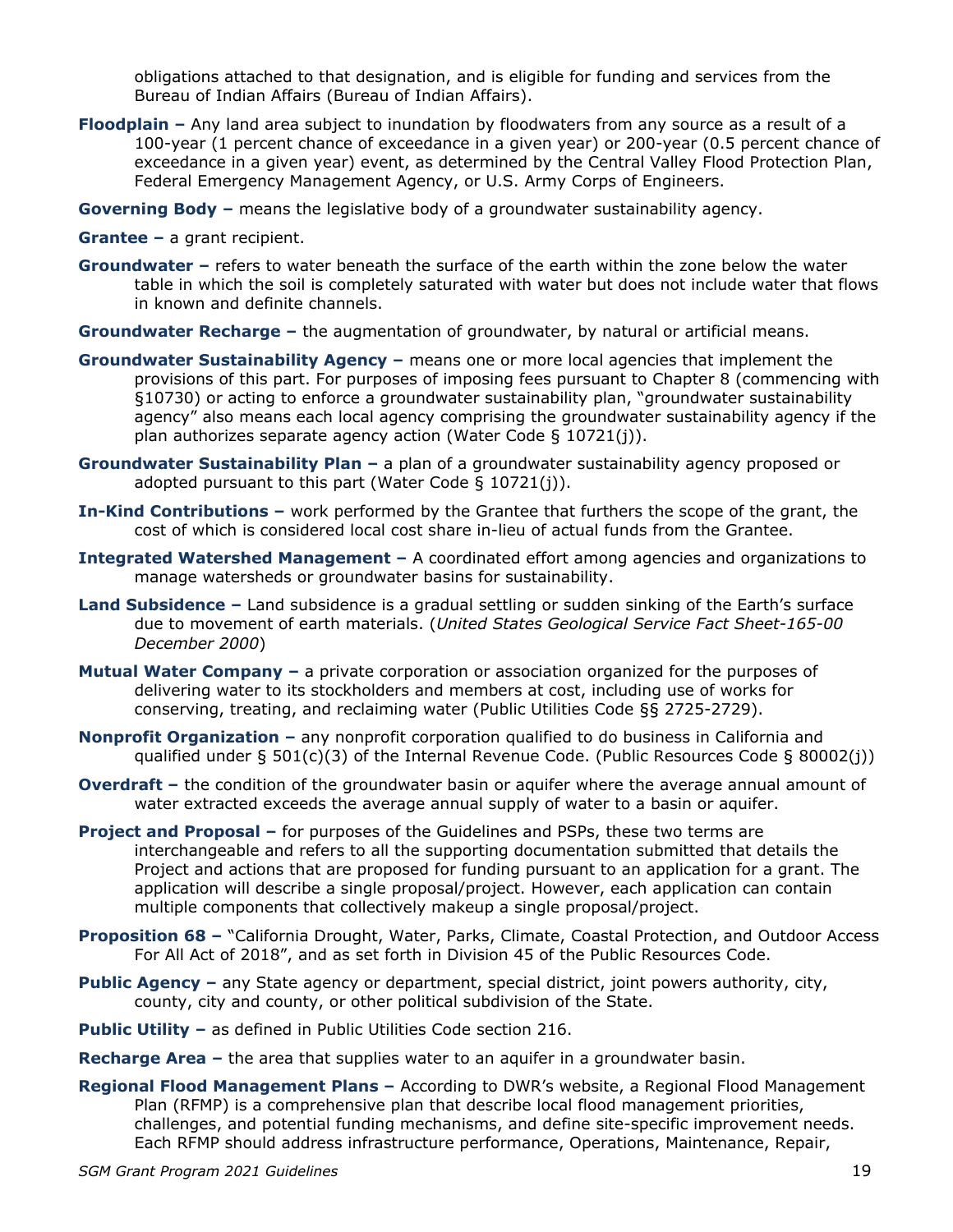Rehabilitation, and Replacement; emergency management, governance, environmental compliance, regional priorities, and funding.

**Reimbursable Costs –** costs that may be repaid by State grant funds. Reimbursable costs must be incurred after the effective date listed for the specific solicitation in the PSP, and may include the reasonable costs of engineering, design, land and easement, legal fees, preparation of environmental documentation, environmental mitigation, project-related mileage, and project implementation including administrative costs and incidental costs directly related to the funded project.

Costs that are **not reimbursable** with grant funding include, but are not limited to:

- a. Costs for preparing and filing a grant application
- b. Costs associated with the formation of a GSA(s)
- c. Costs associated with training, tuition, conferences, workshops, and forum attendance
- d. Operation and maintenance costs, including post construction project performance and monitoring costs
- e. Purchase of equipment not an integral part of the project
- f. Establishing a reserve fund
- g. Purchase of water supplies
- h. Replacement of existing funding sources for ongoing programs
- i. Support of existing punitive regulatory agency requirements and/or mandates in response to negligent behavior
- j. Purchase of land in excess of the minimum required acreage necessary to operate as an integral part of the project, as set forth and detailed by engineering and feasibility studies or acquisition of land by eminent domain
- k. Overhead not directly related to project costs
- l. Meals, food items, or refreshments
- m. Costs associated with travel except mileage
- n. Federal and state taxes
- o. Indirect costs: "Indirect Costs" means those costs that are incurred for a common or joint purpose benefiting more than one cost objective and are not readily assignable to the funded project (i.e., costs that are not directly related to the funded project). "Indirect Costs" includes, but is not limited to, conferences, workshops, forums, training, and tuition.
- **San Joaquin Valley** Subbasins within the San Joaquin valley are defined as those groundwater subbasins with the "San Joaquin Valley" Basin Title according to the most recent version of Bulletin 118.
- **Scoring Criteria –** set of requirements used by DWR to evaluate a proposal for a given program or for funding.
- **Selection Panel –** group of DWR representatives at the supervisory or management level assembled to review and consider proposal evaluations and scores developed by the Technical Reviewers and to make initial funding recommendations. Other agencies, such as the SWRCB or Regional Water Quality Control Board, representatives at the supervisory or management level may also be invited to participate on the Selection Panel.
- **Severely Disadvantaged Community –** is a community with a median household income of less than 60% of the Statewide average. (Public Resources Code § 80002(n)).
- **Stormwater –** according to the SWRCB's SWRP Guidelines, stormwater is the temporary surface water runoff and drainage generated by immediately preceding storms.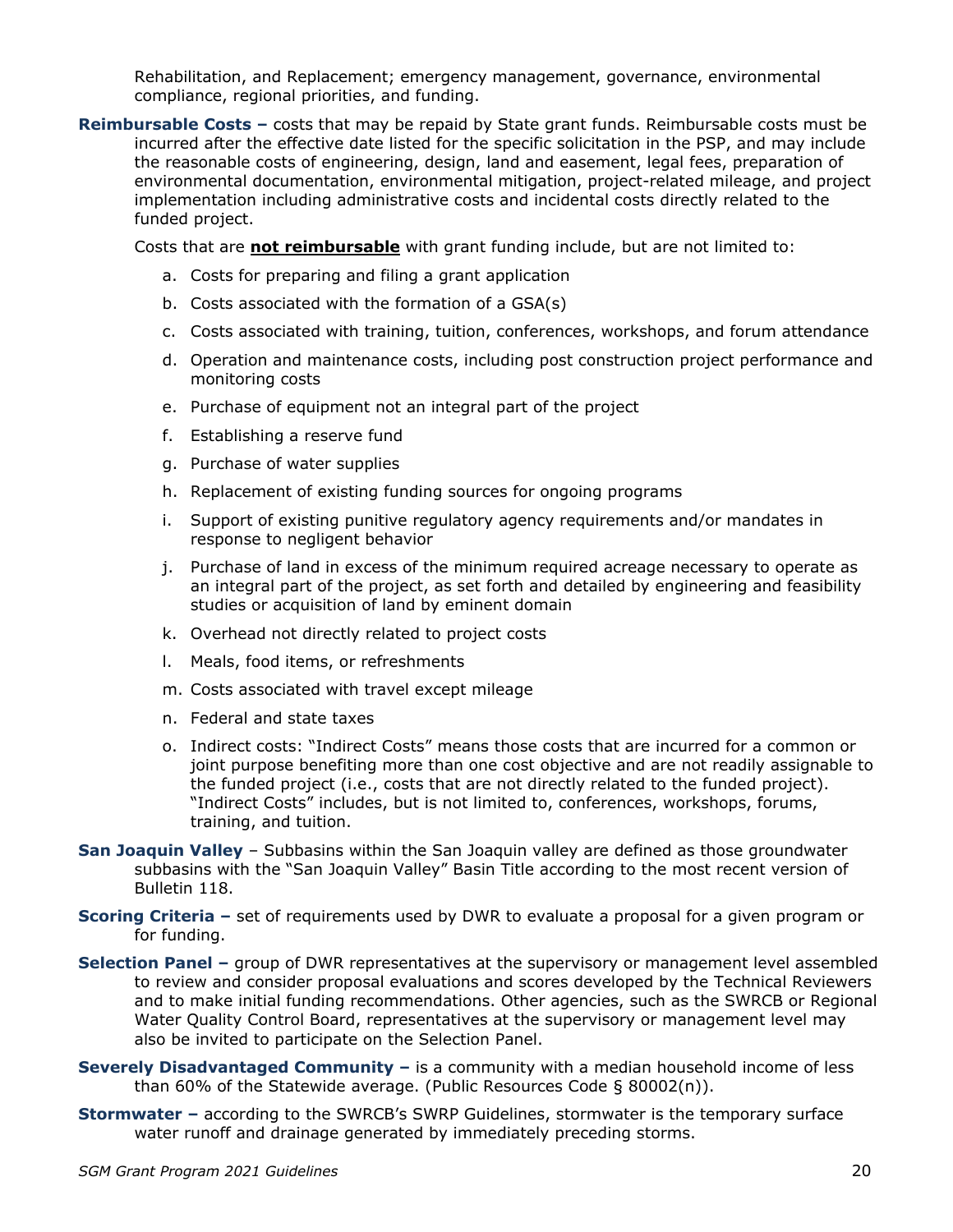- **Stormwater and Dry Weather Runoff Capture –** according to the SWRCB's SWRP Guidelines, stormwater and dry weather runoff capture is defined as to intercept, store, manage, and use stormwater and dry weather runoff, thereby reducing the volume of runoff exiting a site.
- **Sustainable Groundwater Management –** the management and use of groundwater, in a manner that can be maintained during the planning and implementation horizon without causing undesirable results.
- **Technical Reviewers –** a group of DWR representatives assembled to evaluate the technical competence of a proposed project and the feasibility of the project being successful if implemented. Other agencies, such as SWRCB or the regional water quality control boards, representatives may also be invited to participate as technical reviewers.
- **Underrepresented Community –** SDAC, DAC, Tribes, and more, described below, will collectively be referred to as an Underrepresented Community. Refer to Appendix E for more information.
- **Undesirable Result –** one or more of the following effects caused by groundwater conditions occurring throughout the basin (Water Code § 10721(w)):
	- 1. Chronic lowering of groundwater levels indicating a significant and unreasonable depletion of supply if continued over the planning and implementation horizon. Overdraft during a period of drought is not sufficient to establish a chronic lowering of groundwater levels if extractions and recharge are managed as necessary to ensure that reductions in groundwater levels or storage during a period of drought are offset by increases in groundwater levels or storage during other periods.
	- 2. Significant and unreasonable reduction of groundwater storage.
	- 3. Significant and unreasonable seawater intrusion.
	- 4. Significant and unreasonable degraded water quality, including the migration of contaminant plumes that impair water supplies.
	- 5. Significant and unreasonable land subsidence that substantially interferes with surface land uses.
	- 6. Depletions of interconnected surface water that have significant and unreasonable adverse impacts on beneficial uses of the surface water.
- **Urban Water Supplier –** supplier, either publicly or privately owned, that provides water for municipal purposes, either directly or indirectly, to more than 3,000 customers or supplying more than 3,000 acre-feet of water annually (Water Code § 10617).
- <span id="page-21-0"></span>**Water Quality –** refers to the chemical, physical, biological, and radiological characteristics of water. It is a measure of the condition of water relative to the requirements of one or more biotic species and/or any human need or purpose. Temperature, turbidity, pH, dissolved oxygen, flow levels, and/or depth to groundwater alone or combined does not constitute water quality monitoring for CEDEN and/or GAMA. Certain physical and chemical properties of water quality monitoring may not require a monitoring plan.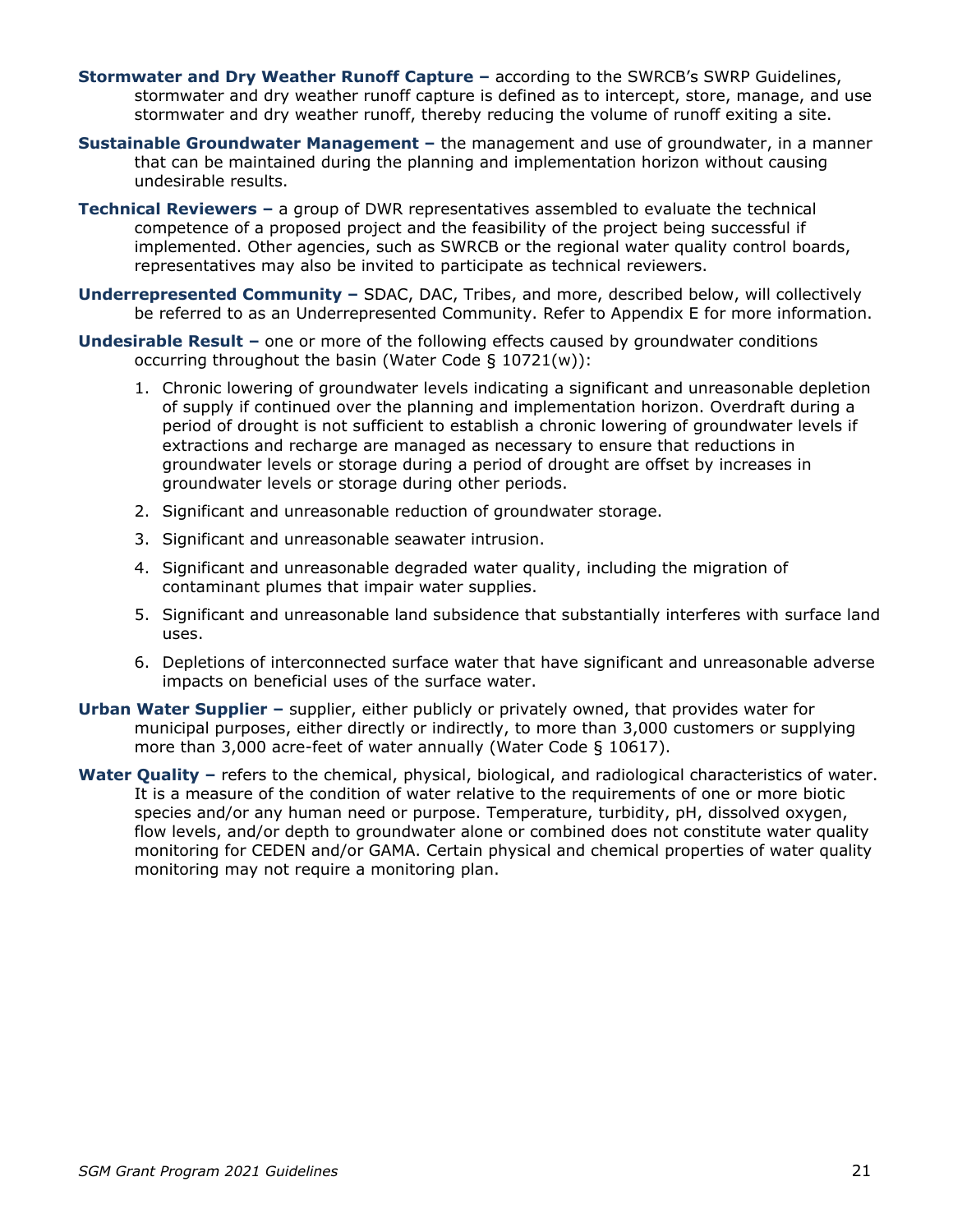### **APPENDIX C NATIVE AMERICAN TRIBE NOTIFICATION**

<span id="page-22-0"></span>Public Resources Code § 21080.3.1 requires the CEQA lead agency to consider project effects on Tribal cultural resources and to conduct consultation with California Native American Tribes. DWR recommends using the Office of Planning and Research's (OPR) procedures for Tribal consultation for General Plans and Specific Plans as guidance to meeting the Native American Tribe Notification requirement. The notification processes a lead agency uses may include the following steps:

- ❖ Determine if the proposed project is a project under CEQA.
- ❖ If the project will use a negative declaration or an Environmental Impact Report to comply with CEQA and the CEQA document was not adopted by March 1, 2009, Tribal notification is required prior to adoption of the CEQA document.
- ❖ To determine which Tribes may have traditional lands located within the project area, send a request to the Native American Heritage Commission (NAHC) using the NAHC request form which can be found at the following link: [http://nahc.ca.gov/resources/forms/.](http://nahc.ca.gov/resources/forms/) Expect a reply within 30 days.
- ❖ Once Tribal information from NAHC is received, notify Tribes of the project nature and project location.
- ❖ Allow Tribes 90 days to reply to the notification.
- ❖ Solicit input from Tribes that respond to the notification.
- ❖ Consider Tribal input to the project prior to adoption of a Negative Declaration or Environmental Impact Report.

The above notification process follows OPR's procedures for Tribal consultation for General Plans and Specific Plans. Further information on Tribal consultation can be found at the following link: <http://www.opr.ca.gov/ceqa/updates/ab-52/>

Contact information for the NAHC is as follows:

Tribal Advisor Office of Governor Gavin Newsom Executive Secretary, Native American Heritage Commission 1550 Harbor Blvd. Suite 100 West Sacramento, California 95691 (916) 373-3710 (916) 373-5471 [nahc@nahc.ca.gov](https://mail.ces.ca.gov/owa/redir.aspx?C=ZuCemDZq4EmcgnlBX8lnJOENTa0ySNEIGS6x7YPBmRoYerOVdVyJzd7UZmXD-Wt61Z-it5njelU.&URL=mailto%3anahc%40nahc.ca.gov) <http://nahc.ca.gov/>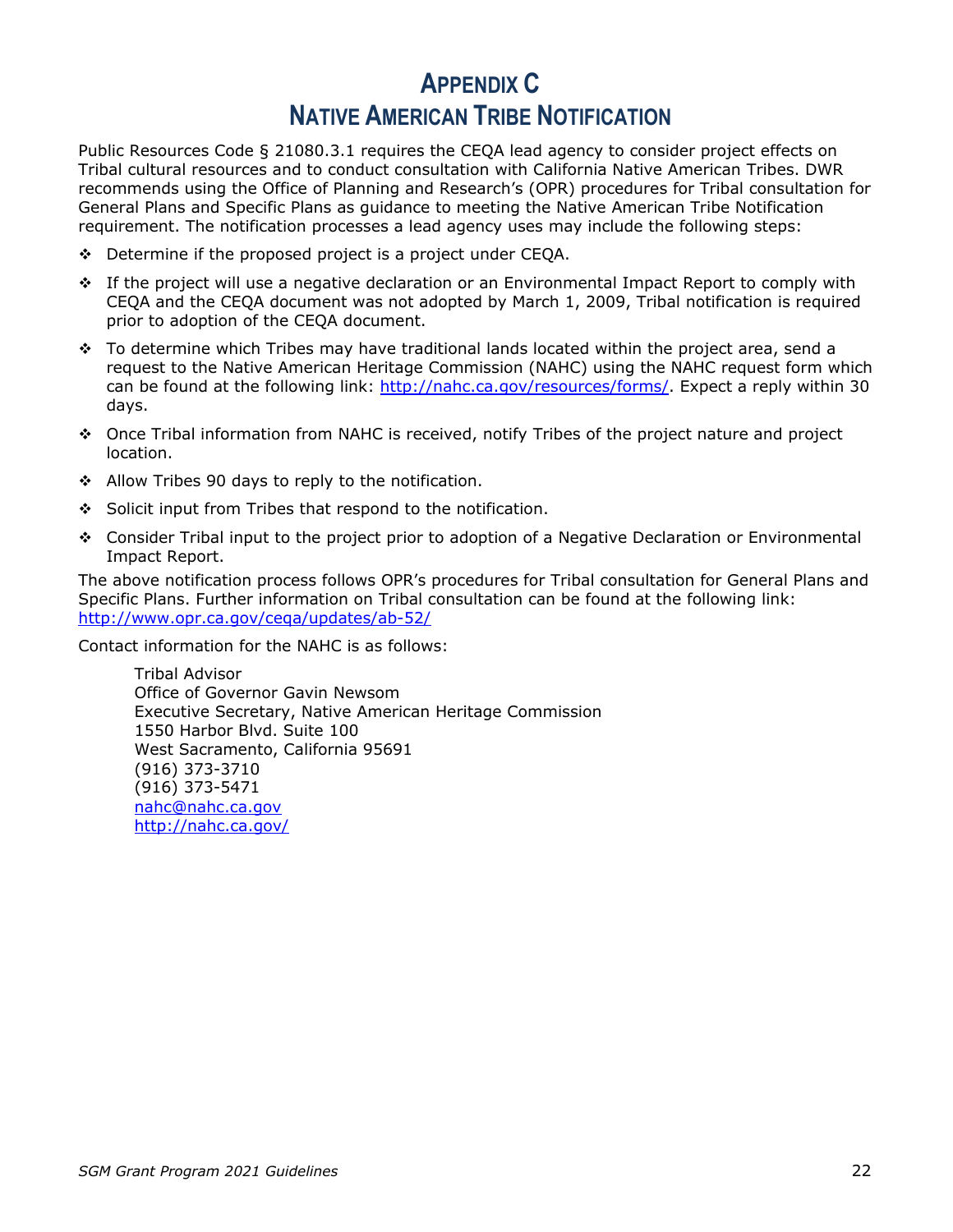### **APPENDIX D**

### <span id="page-23-0"></span>**DISADVANTAGED COMMUNITIES, AND SEVERELY DISADVANTAGED COMMUNITIES**

The American Community Survey (ACS) of the U.S. Census provides a dataset than can be used as a source to estimate a community's median household income (MHI). The most recent and most comprehensive data available is for the 5-year period of 2013–2017. The ACS data gives estimates of MHI for different census geographies, such as for states, counties, census places (incorporated cities and unincorporated towns), census tracts, and census block groups. Using the ACS data for the years 2012-2016, 80% of the Statewide MHI is \$51,026. For additional information on the ACS at the link listed in Appendix A.

DWR has developed a tool which utilizes the most current ACS data to show the location and boundaries of DACs and SDACs in the State, at the census place, tract, and block group level. The tool allows users to view different geographies or combinations of geographies, using different base maps and to zoom in to various scales. The DAC tool can be found at the following link: [https://water.ca.gov/Work-With-Us/Grants-And-Loans/mapping-tools.](https://water.ca.gov/Work-With-Us/Grants-And-Loans/mapping-tools) For individuals with Geographic Information System (GIS) capabilities, also provided at this link are GIS files representing the ACS data (and DAC status) for the three census geographies.

DWR will update the MHI values and the DAC tool as updated ACS data sets become available. Therefore, potential applicants should check the DAC website prior to submitting a grant application to verify that current information is being used.

The applicant may use ACS data at the census place, census tract, or census block group geography levels to show whether a project serves a DAC, based on what geography is the most representative for that community. For DACs, the allowable alternative geographies are, respectively:

| Alternative Geography                                                        | DAC.                 |
|------------------------------------------------------------------------------|----------------------|
| The project serves an area that is contained within a census place for which |                      |
| the MHI is less than                                                         |                      |
| The project serves an area that is contained within one or more census       | 80% of the statewide |
| tracts and the MHI of each census tract is less than                         | $MHI*$               |
| The project serves an area that is inscribed within one or more census block |                      |
| groups and the MHI of each block group is less than                          |                      |
| The project serves an area that is inscribed in one or more census tracts or |                      |
| block groups and some (but not all) of the census tracts or block groups     |                      |
| have an MHI of less than                                                     |                      |

If a project serves a DAC or SDAC and is divided among several contiguous census tracts or block groups, and some of the project area tracts or block groups do not meet the DAC or SDAC criterion, the project will be considered a DAC project for the purpose of waiving cost share requirements in proportion to the population served that meets the DAC criterion. For some projects, it may be more appropriate to use the project cost or area served as the basis for proportioning the project into DAC/non-DAC or SDAC/non-SDAC segments, for instance, when there are differences in population density or in project costs to serve different segments of the project population. Similar rationales will be used for evaluating whether a project serves a SDAC for the purposes of ensuring that at least \$15 million of the Proposition 68 Implementation funds will benefit an SDAC. A minimum of \$35 million or 30%, whichever is greater, of the future appropriated General Funds is made available to projects that serve Underrepresented Communities (See Section II.A).

In cases where the ACS 5-year survey data do not support a community as a DAC or SDAC, DWR will consider use of other data that show the community is a DAC. For instance, use of third-party survey data that supports the population served by the project has an MHI of less than DAC or SDAC MHI. In these instances, please contact DWR for a determination of how alternate data may be used to determine whether a community is a DAC.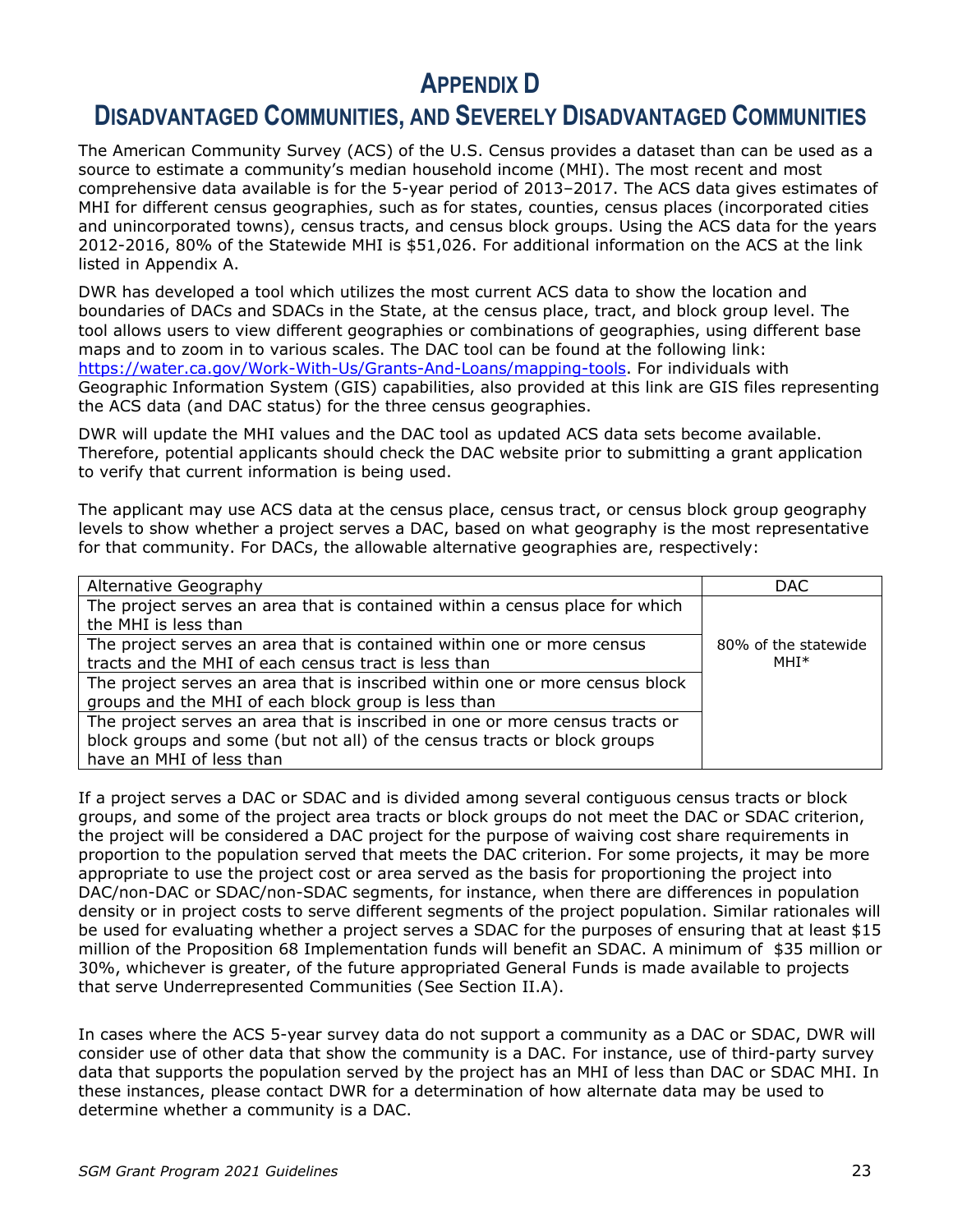### **APPENDIX E UNDERREPRESENTED COMMUNITY DEFINITION**

<span id="page-24-0"></span>An Underrepresented Community is defined as:

A DAC or SDAC; Tribal Lands/Tribes; California Communities Environmental Health Screening Tool (CalEnviroScreen 3.0 or 4.0) Classified DACs (Environmentally Disadvantaged Communities or EnvDACs)\*; and Fringe Communities\*\*.

\*CalEPA (through the Office of Environmental Health Hazard Assessment (OEHHA)) developed a mapping tool that assesses environmental, health, and socioeconomic indicators to produce a score for each census tract in the State. A link to this tool can be found in the Foreword. Each tract receives a Pollution Burden scores (Exposures and Environmental Effects) and a Population Characteristics score (Sensitive Populations and Socioeconomic Factors). The average Pollution Burden and Population Characteristics scores are multiplied together to produce an overall CalEnviroScreen score. CalEPA designates the top 25% scoring census tracts as EnvDACs. Census tracts that score the highest 5% of Pollution Burden scores, but do not have an overall CalEnviroScreen score because of unreliable socioeconomic or health data, are also designated as DACs (found to be 22 census tracts in the 2018 CalEnviroScreen version 3.0 or the 2022 CalEnviroScreen version 4.0).

\*\*A Fringe Community are those communities that do not meet the established DAC, SDAC, and EDA definitions, but can show that they score in the top 30% of either the Pollution Burden or Population Characteristics score.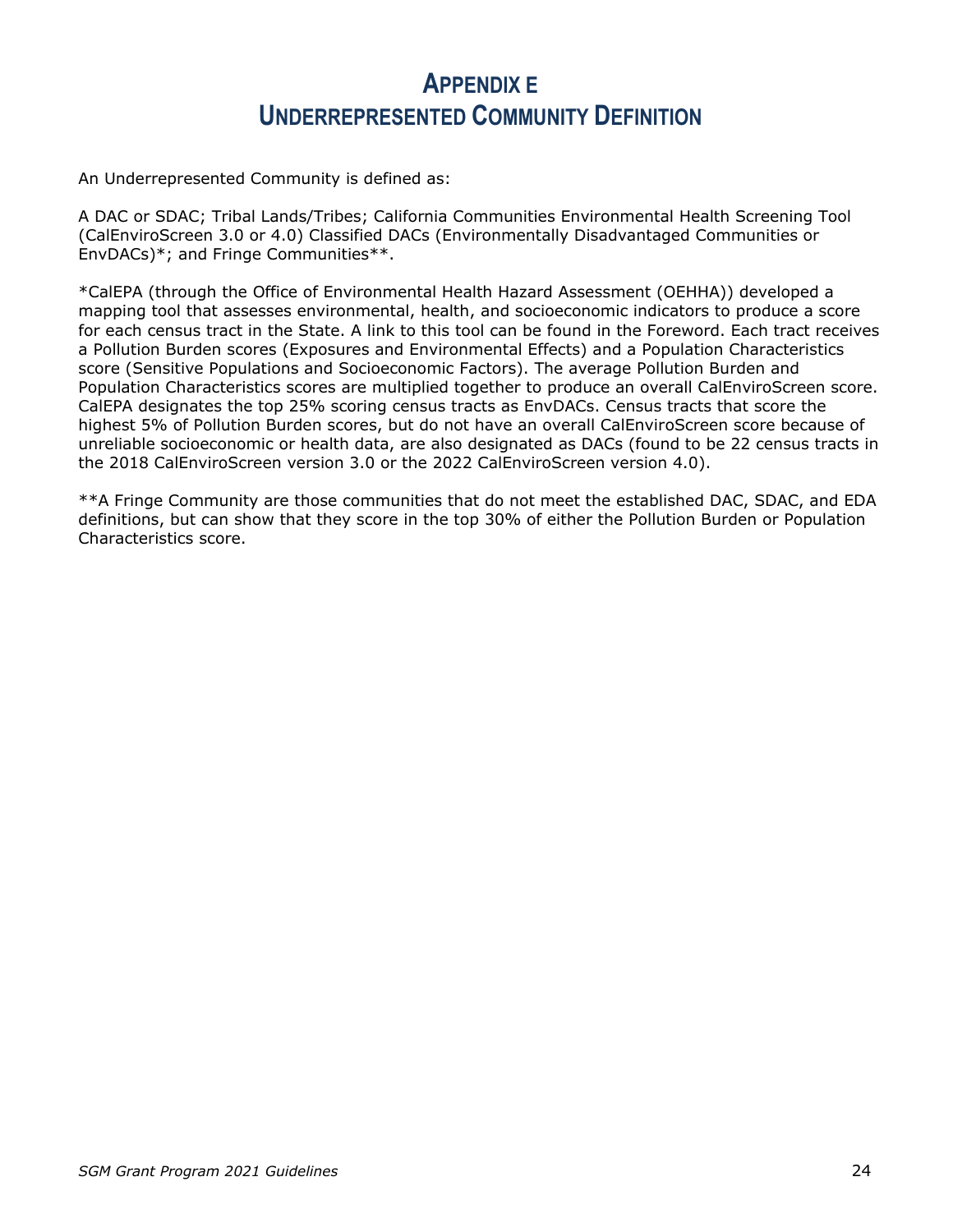*This page is left blank intentionally.*